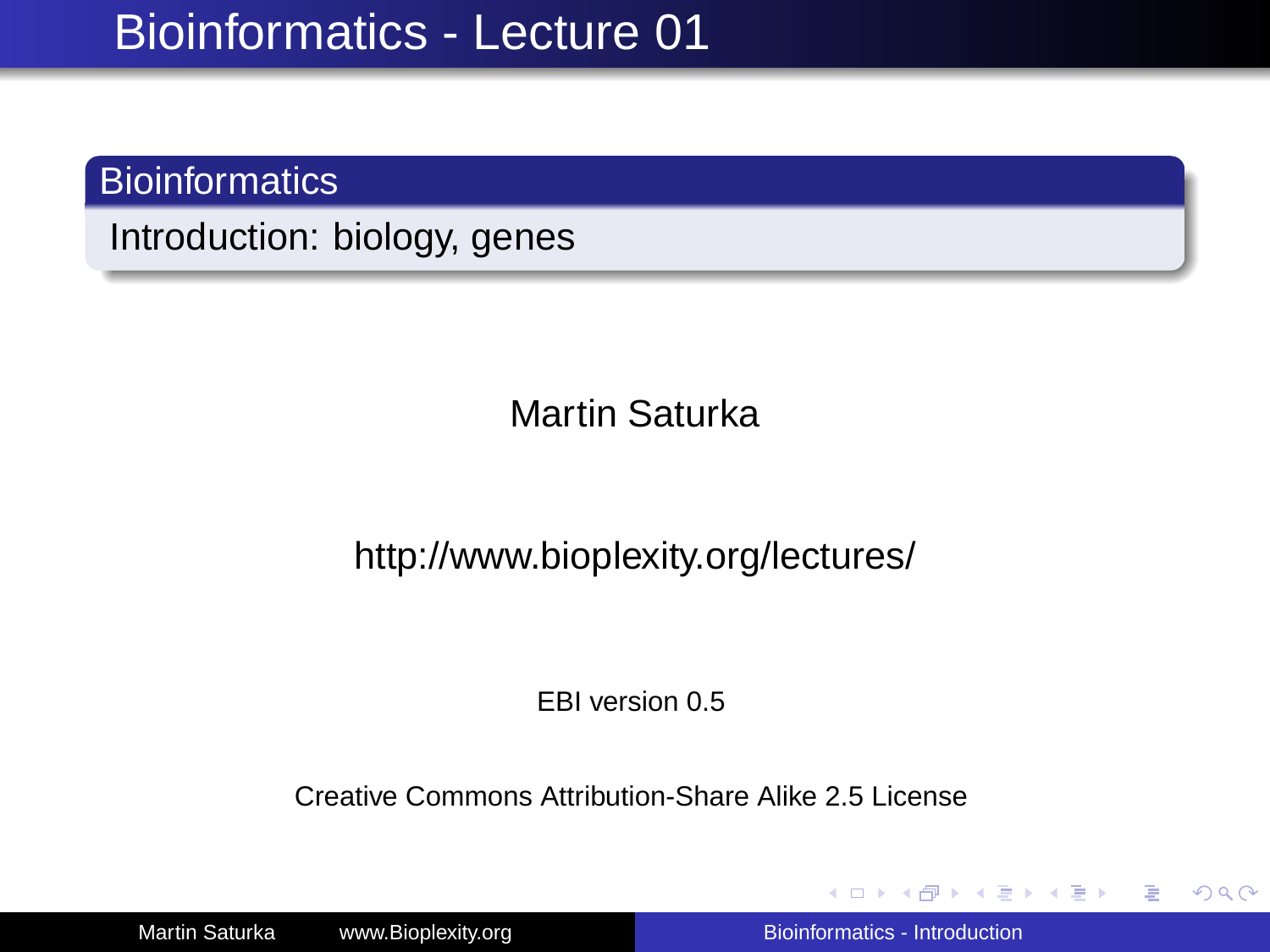methods for dealing with huge amounts of biological data experimental data: sequences, microarrays, structures

### **Distinctions**

- **o** theoretical bioinformatics
	- model and algorithm development
- **•** technical bioinformatics
	- databases and computation systems
- **c** computational biology
	- practical usage of bioinformatics tools

connections: data-mining, medical informatics, text parsing

つくい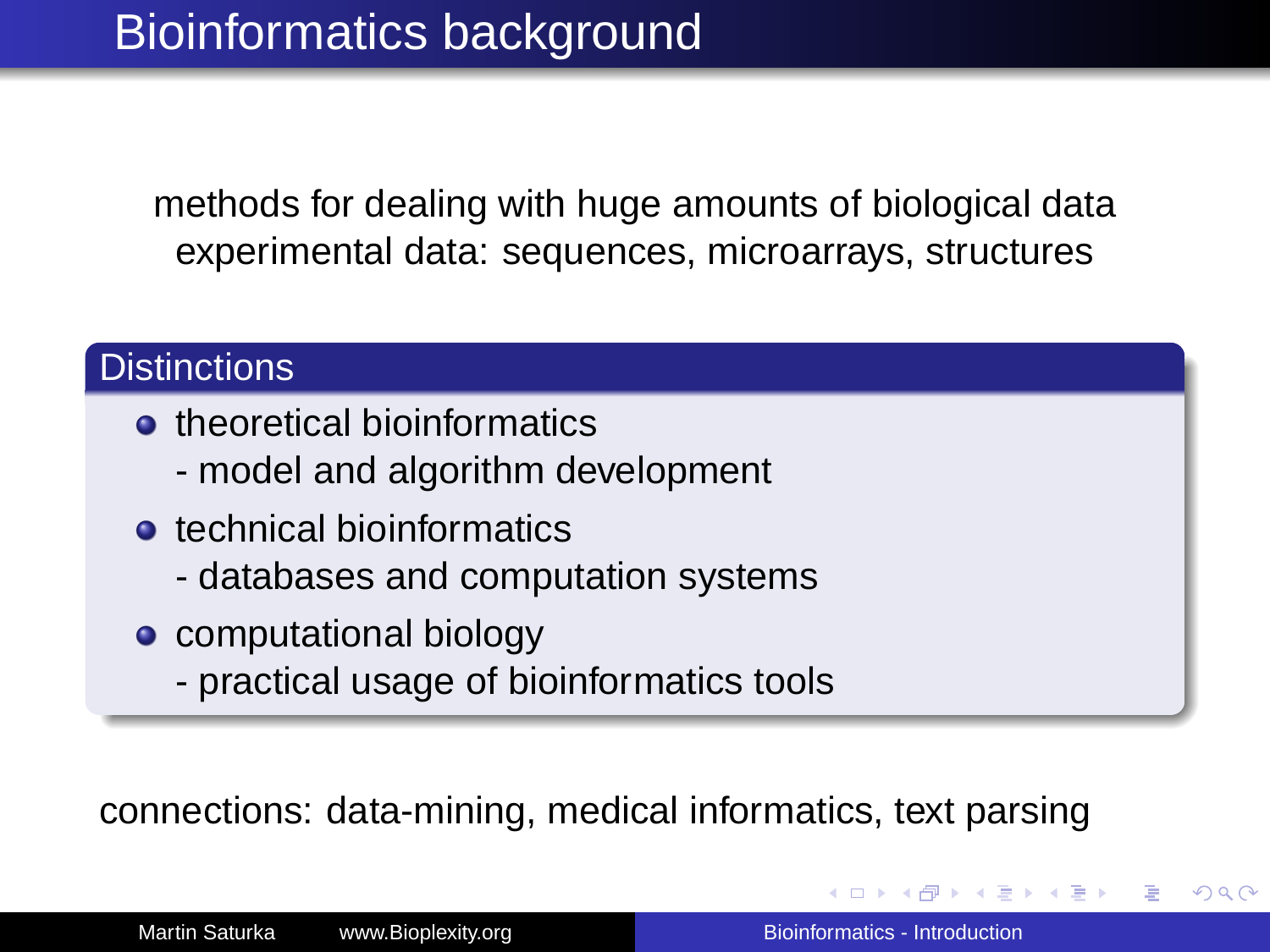# Course topics

- **1** background knowledge
	- introduction into molecular biology
	- graphs and Hidden Markov Models **essential!**
- <sup>2</sup> DNA sequences genomes
	- fragment assembly, exact matching
	- approximate matching, heuristic algorithms
- <sup>3</sup> gene expression microarrays
	- linear methods, factor analysis, scaling
	- clustering, nets, data-mining
- 4 structures and databases
	- **•** structural biology, structure prediction
	- **•** protein, RNA structures, genomes with genes
- <sup>5</sup> computational biology
	- task examples, gene ontology
	- **•** bioinformatics software tools

 $\left\{ \bigoplus_{i=1}^{n} \mathbb{P} \left[ \bigoplus_{i=1}^{n} \mathbb{P} \left[ \bigoplus_{i=1}^{n} \mathbb{P} \left[ \bigoplus_{i=1}^{n} \mathbb{P} \left[ \bigoplus_{i=1}^{n} \mathbb{P} \left[ \bigoplus_{i=1}^{n} \mathbb{P} \left[ \bigoplus_{i=1}^{n} \mathbb{P} \left[ \bigoplus_{i=1}^{n} \mathbb{P} \left[ \bigoplus_{i=1}^{n} \mathbb{P} \left[ \bigoplus_{i=1}^{n} \mathbb{P} \left[ \bigoplus_{i$ 

B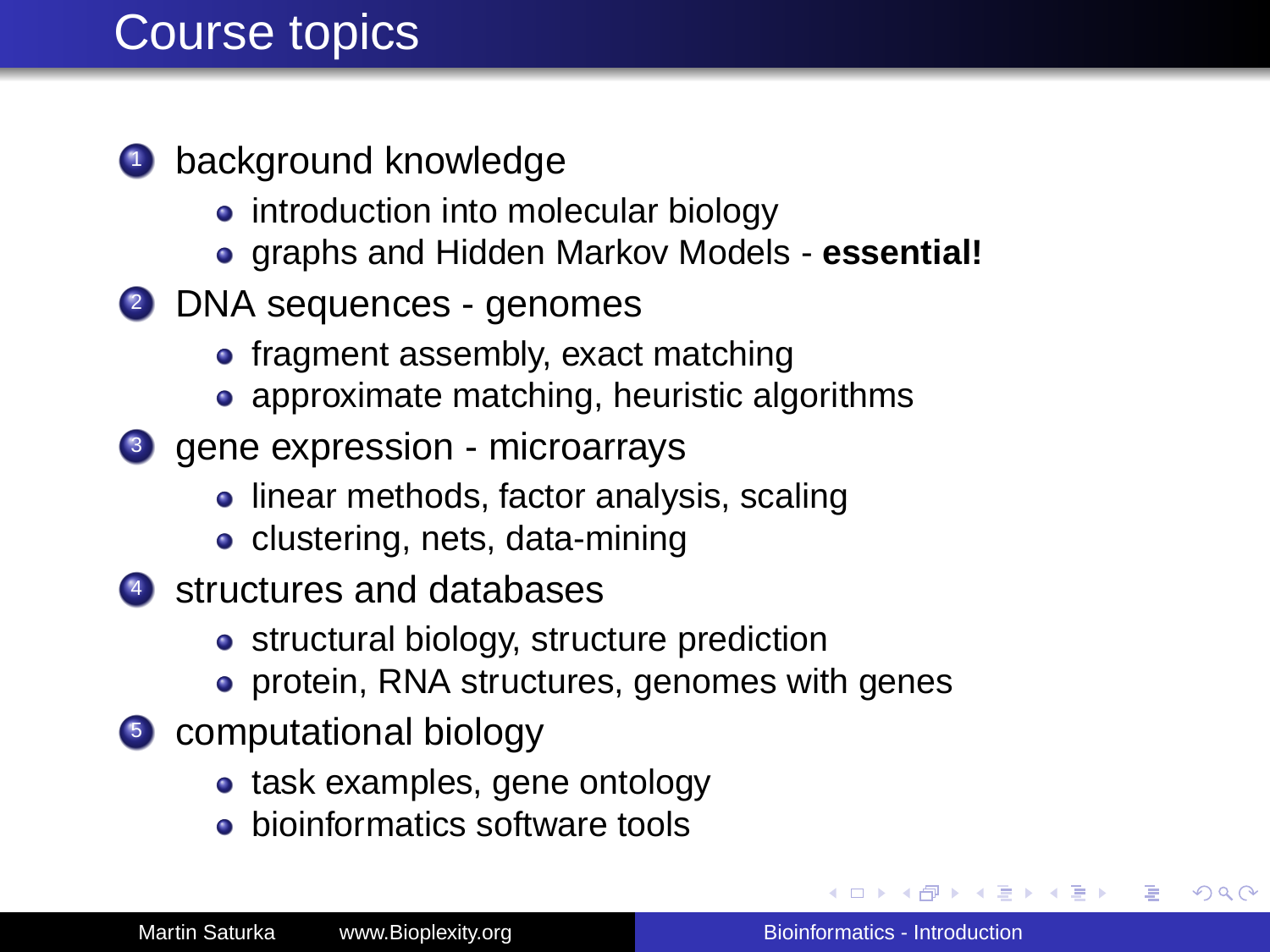### Never say always.

- DNA and stability (retro)transposomes
- horizontal gene transfer
- RNA viruses, viroids, virusoids, RNAzymes.

## Easy to make misunderstandings

- accidental shapes, events.
- (non-existent) extinction periods
- DNA junks necessary or trash?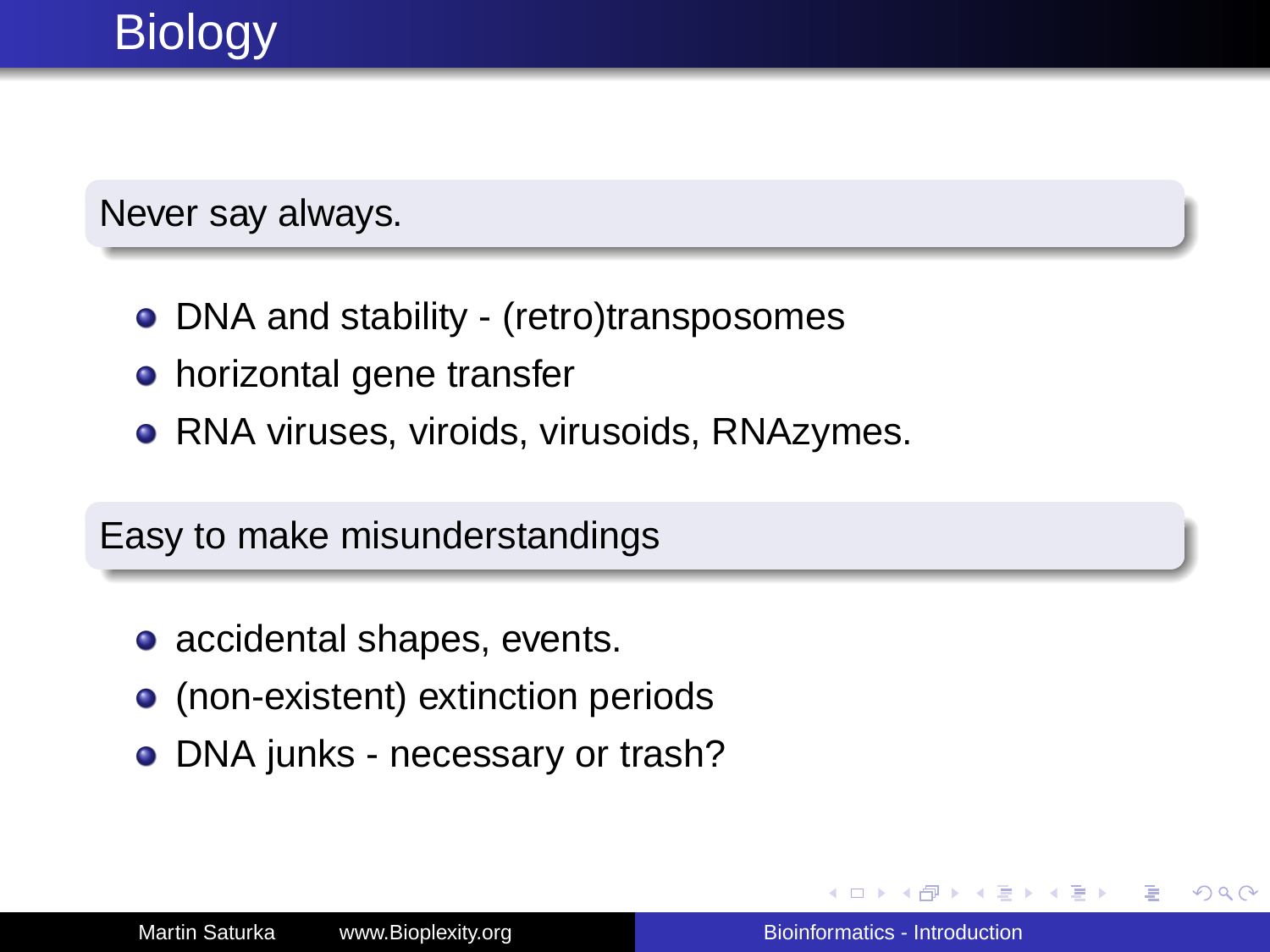# **Physics**

It stands always.

### • Relevant parts:

- thermodynamics what is possible
- kinetic theory how fast it is

## • Mathematical point of view:

- nonlinear dynamics
	- description of open systems
- game theory
	- **·** linear approximation near equilibria

4 间

 $2990$ 

ă

4 重 8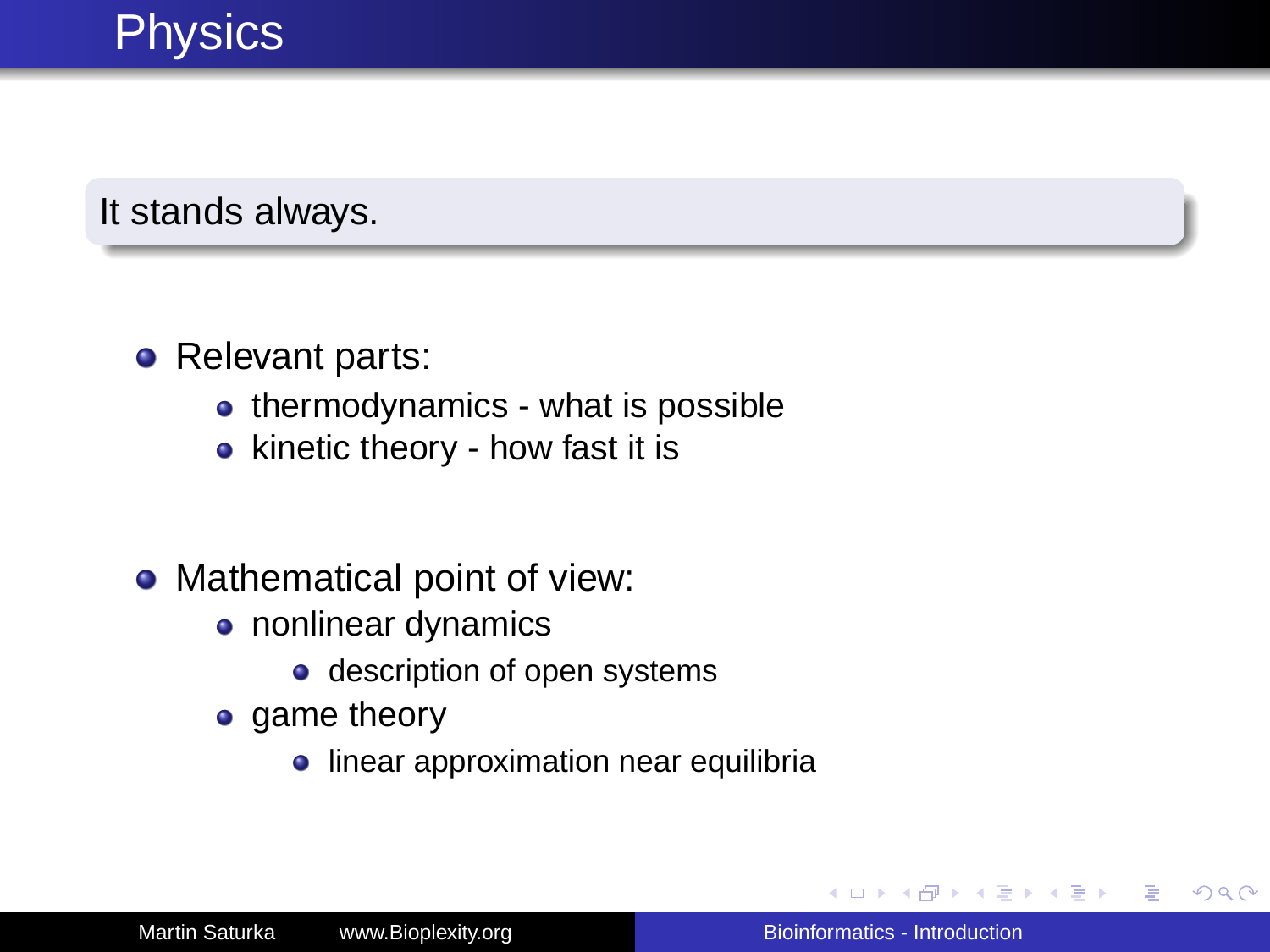# Molecular interactions

- **e** energy minimization:
	- hydrogen bonds, electrostatic, van der Waals interactions
- **e** entropy maximization:
	- amount of accessible states

hydrophobic effect

- preferred interactions water-water
- count of water shell configurations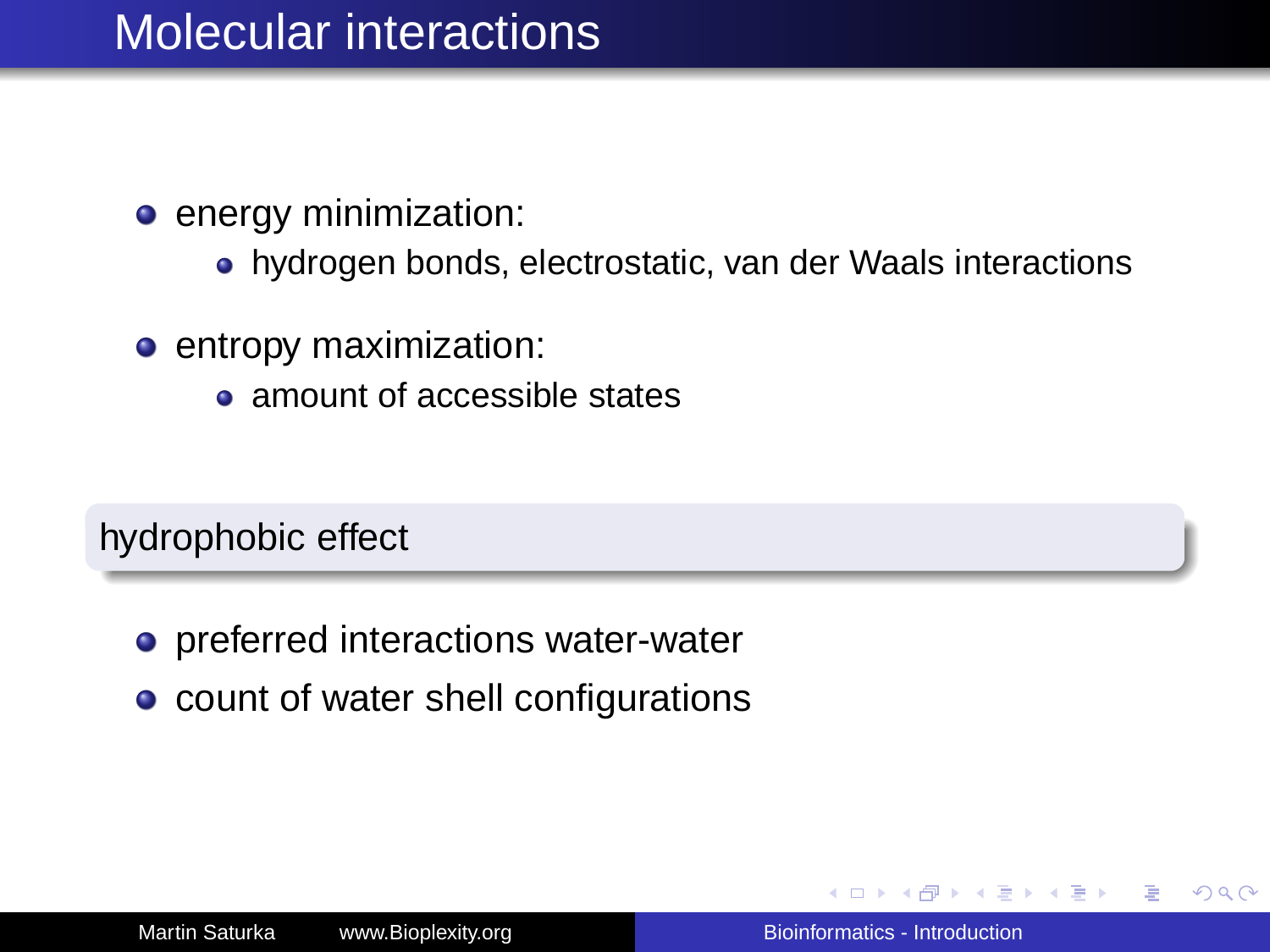# Enzymatic kinetics

Description based on graphs with steady state assumptions.

• Michaelis-Menten equation

$$
E+S \xrightarrow{k_1 \longrightarrow} ES \hspace{0.2cm} k_2 \longrightarrow \hspace{0.2cm} E+P
$$

$$
v = v_{max} \frac{[S]}{[K_M]+[S]} \quad v_{max} = k_2 * [S] \quad K_M = (k_{-1} + k_2)/k_1
$$

dual role of enzyme-substarte affinity

- $\bullet$  higher affinity  $\rightarrow$  faster ES formation
- $\bullet$  lower affinity  $\rightarrow$  faster P release

receptor-ligand binding alike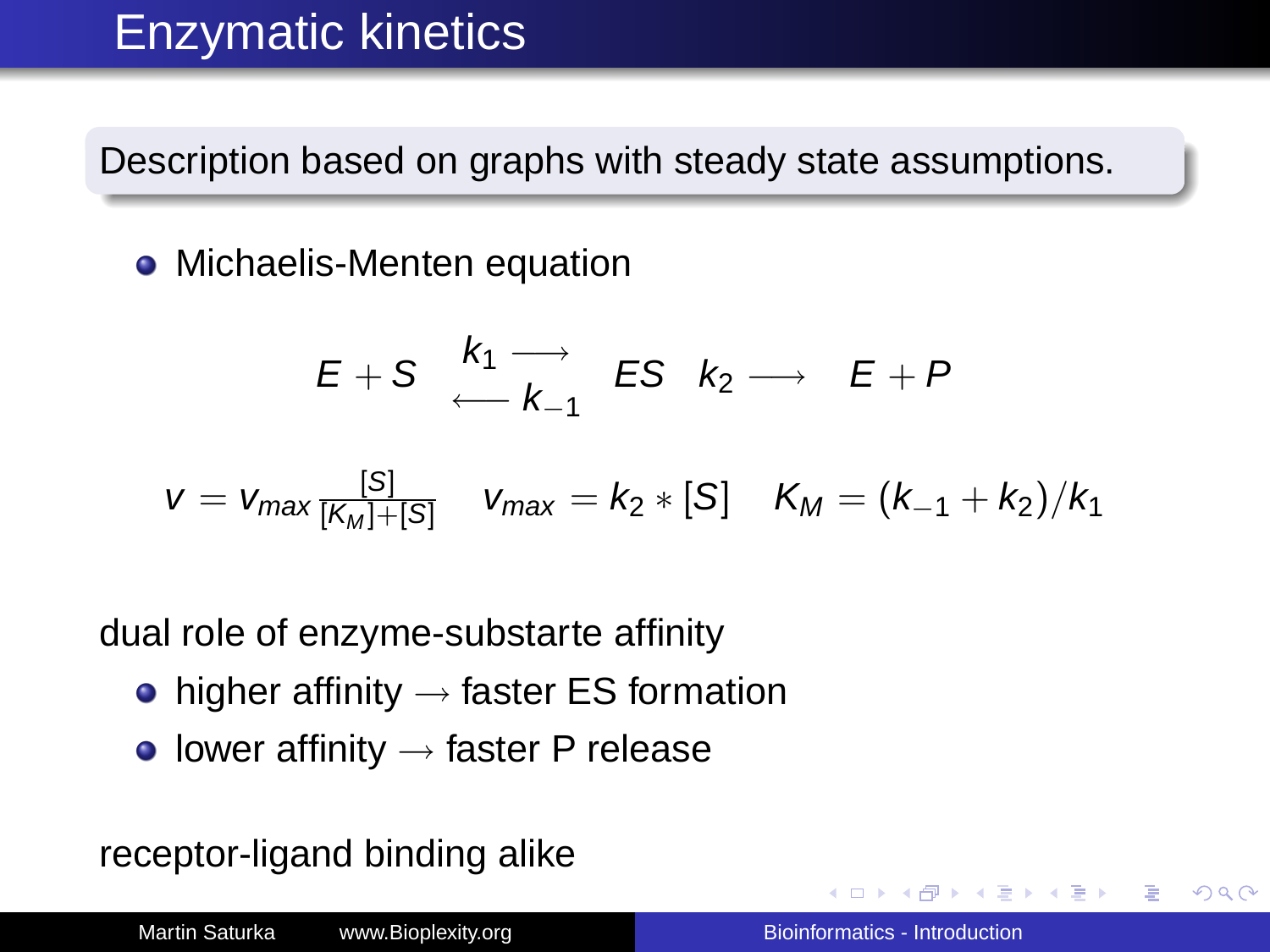# Central dogma

The central dogma of molecular biology:

 $\circ$  DNA  $\rightarrow$  RNA  $\rightarrow$  Proteins

- **o** DNA
	- **stable, data carrier, replication**
	- very weak possible enzymatic functions
- **e** RNA
	- **.** less stable, can be a data carrier as well
	- **transfer: transcription, translation**
	- substantial enzymatic functions translation by rRNA
	- **e** gene expression regulation
- **•** Proteins
	- **structural, enzymatic functions**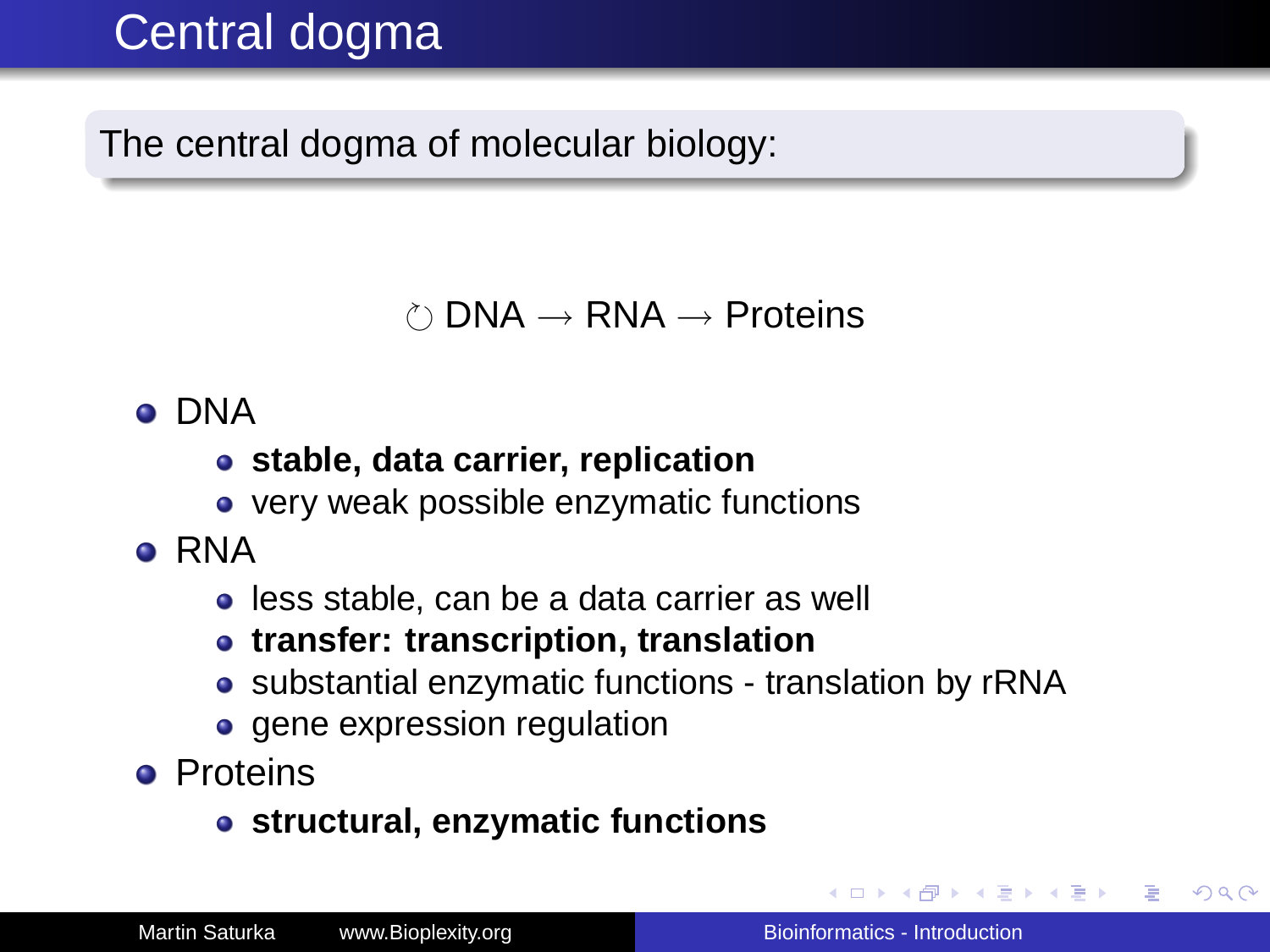# DNA data

DNA: semi-conservative replication

- **o** stem cells divisions
	- asymmetric strand distribution

high inter-species genome similarities

- why: computation like usage
	- how to do something, how to interact
	- no plans of final structures, organs

highly unrelated expression profiles even for many conservative ORFs

 $\Omega$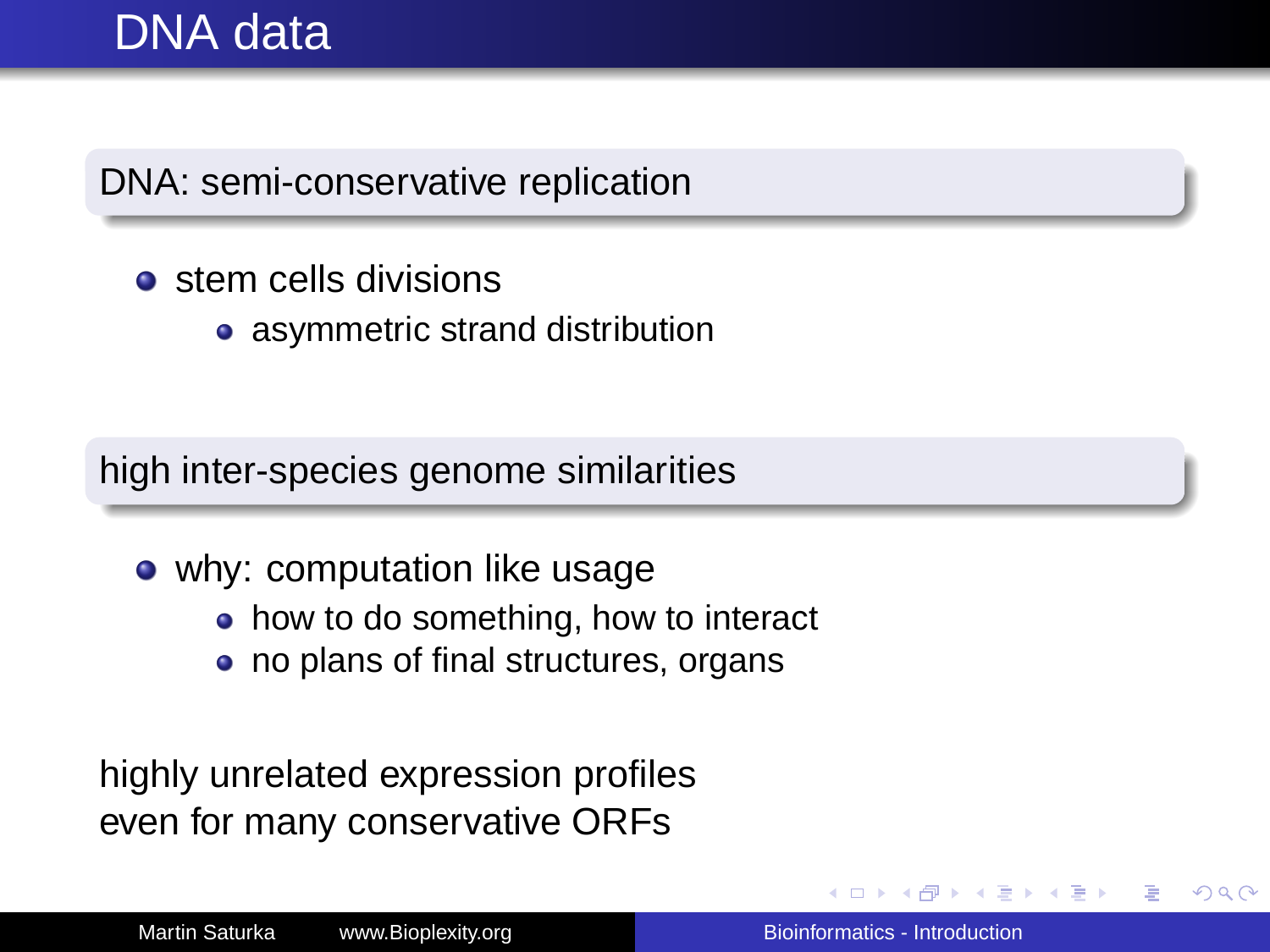# NA molecules

### Nucleic acids: DNA, RNA

## **• DNA double helix**

- two complementary strands
- antiparallel directions
- mutation and repair
	- zygote divisions a critical stage
	- expressed genes: both mutations and repair
	- aging as a defence against cancer?
- **RNA** 
	- **o** data carrier for some viruses and alike
	- various structures, enzymatic functions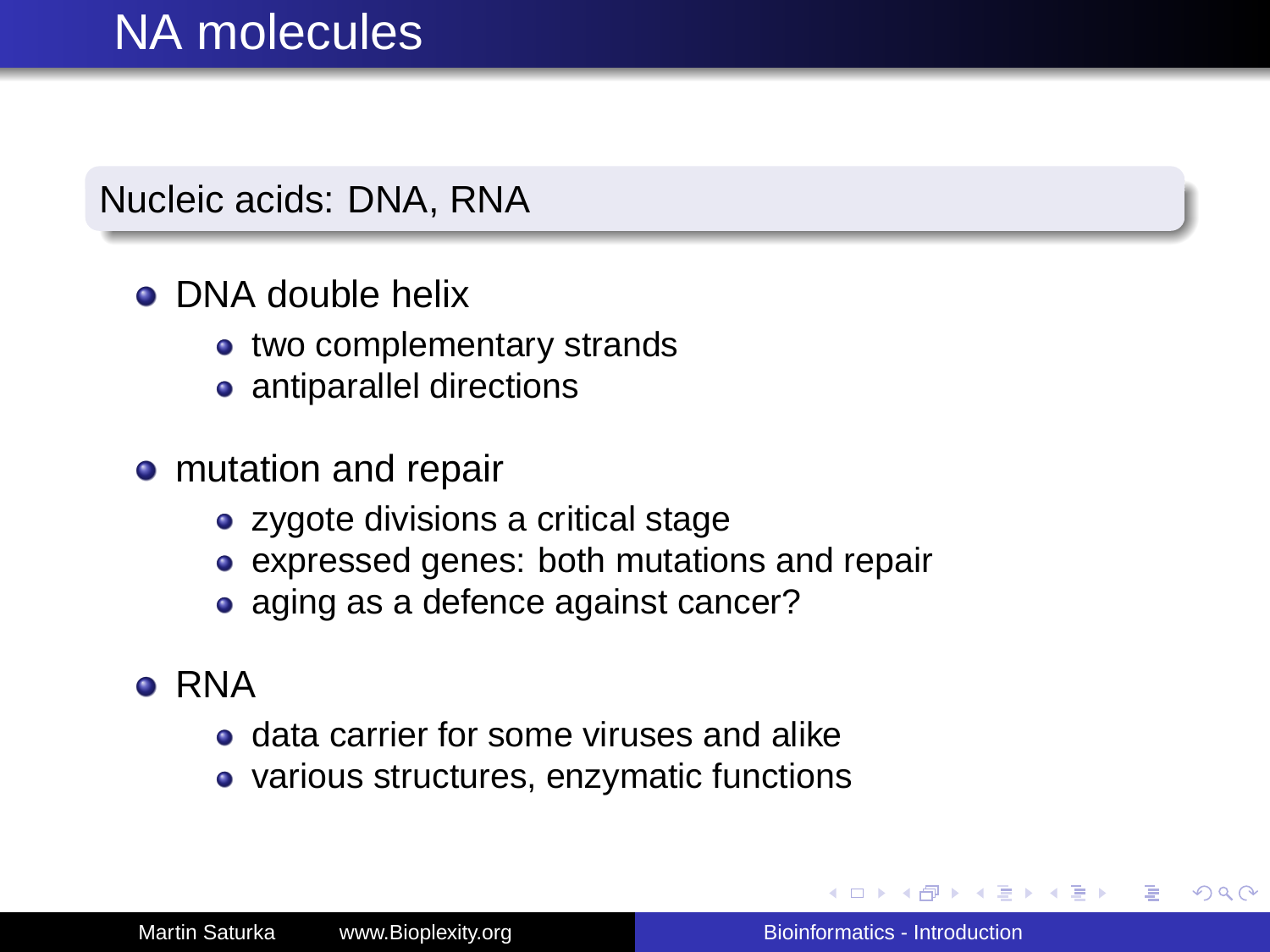several levels of packing

tight chromosomal structures formed during M phases

#### • components

- DNA: centromeres, telomeres repetitions
- Proteins: histons, transcription factors
- **o** chromatin
	- homochromatin accessible to expression
	- hetrerochromatin tightly packed

ミメ メミメー

B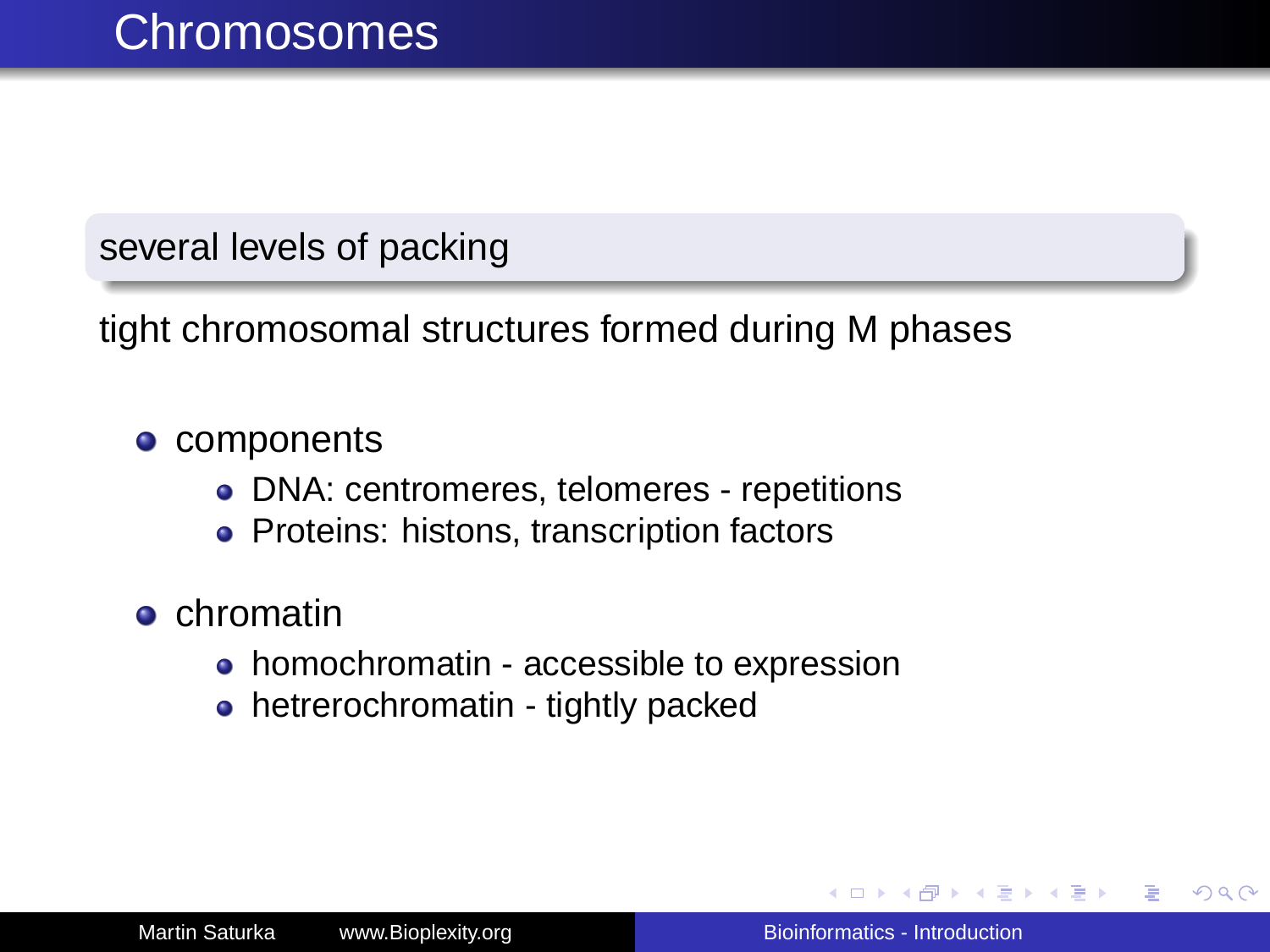# **Terminology**

### DNA strands

### **• Chromosomes:**

- $\bullet$  + (plus) strand
- − (minus) strand

Every position according to the plus strands!

### Genes:

- coding strand the 'same' sequence as mRNA
	- the 'same': transcribed RNA is heavily processed
	- can be on either  $+$ ,  $-$  strand of a chromosome
- template strand actually transcribed, i.e. complementary

イロメ イ押メ イヨメ イヨメー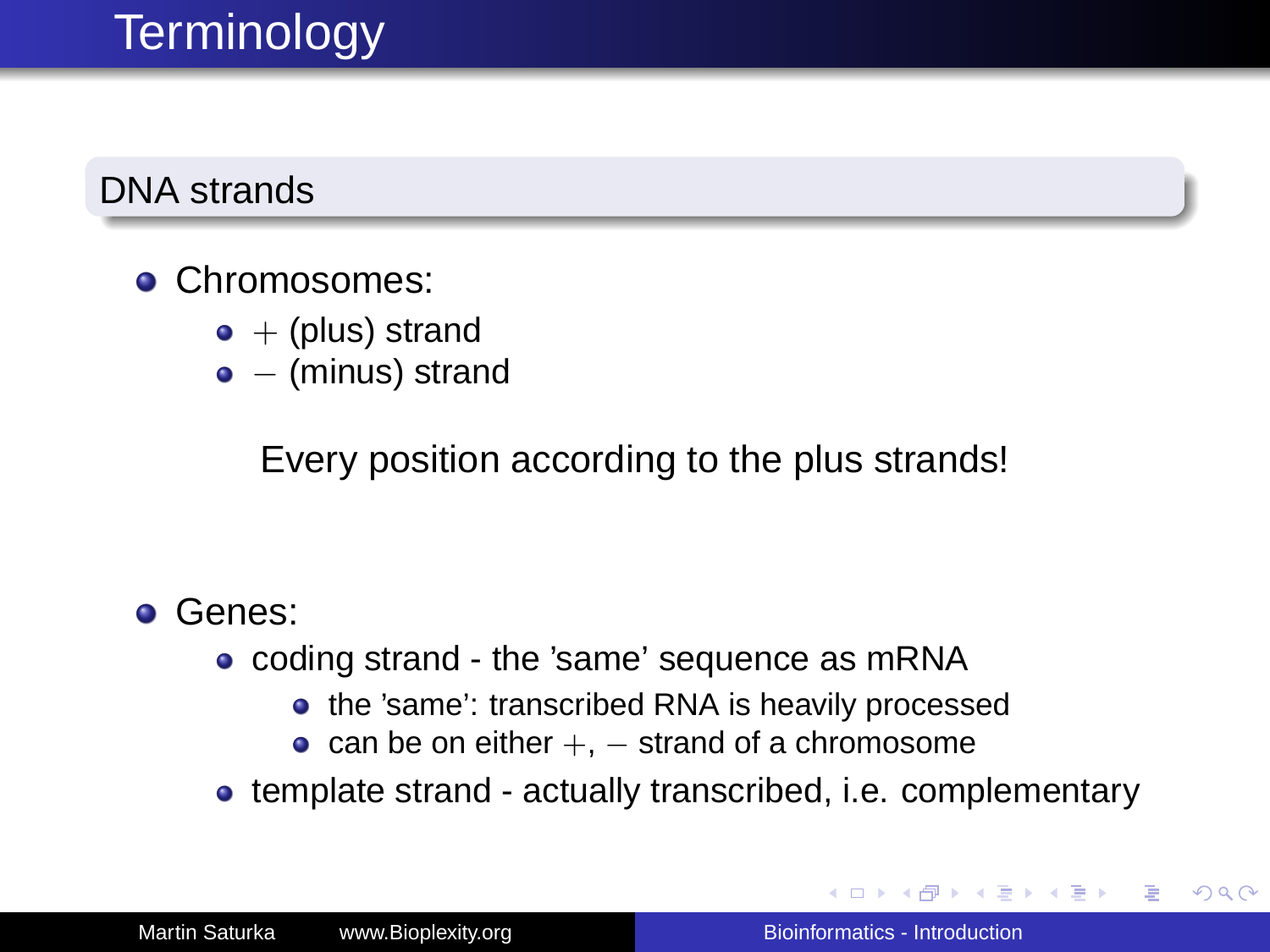## **Genes**

### **•** Positions:

- promoter region: ranks up to -1
	- most of binding sites for transcription factors
- transcribed region: ranks from 1
- Parts:
	- exons expressed sequences
		- parts of final mRNAs, terminal and coding parts
	- introns intervening sequences
		- enabling complex protein domains
- **•** Splicing:
	- common for eukaryotes and Archea
	- alternatives promoters, polyadenylation, introns/exons

イロト イ団 トイヨ トイヨ トー

B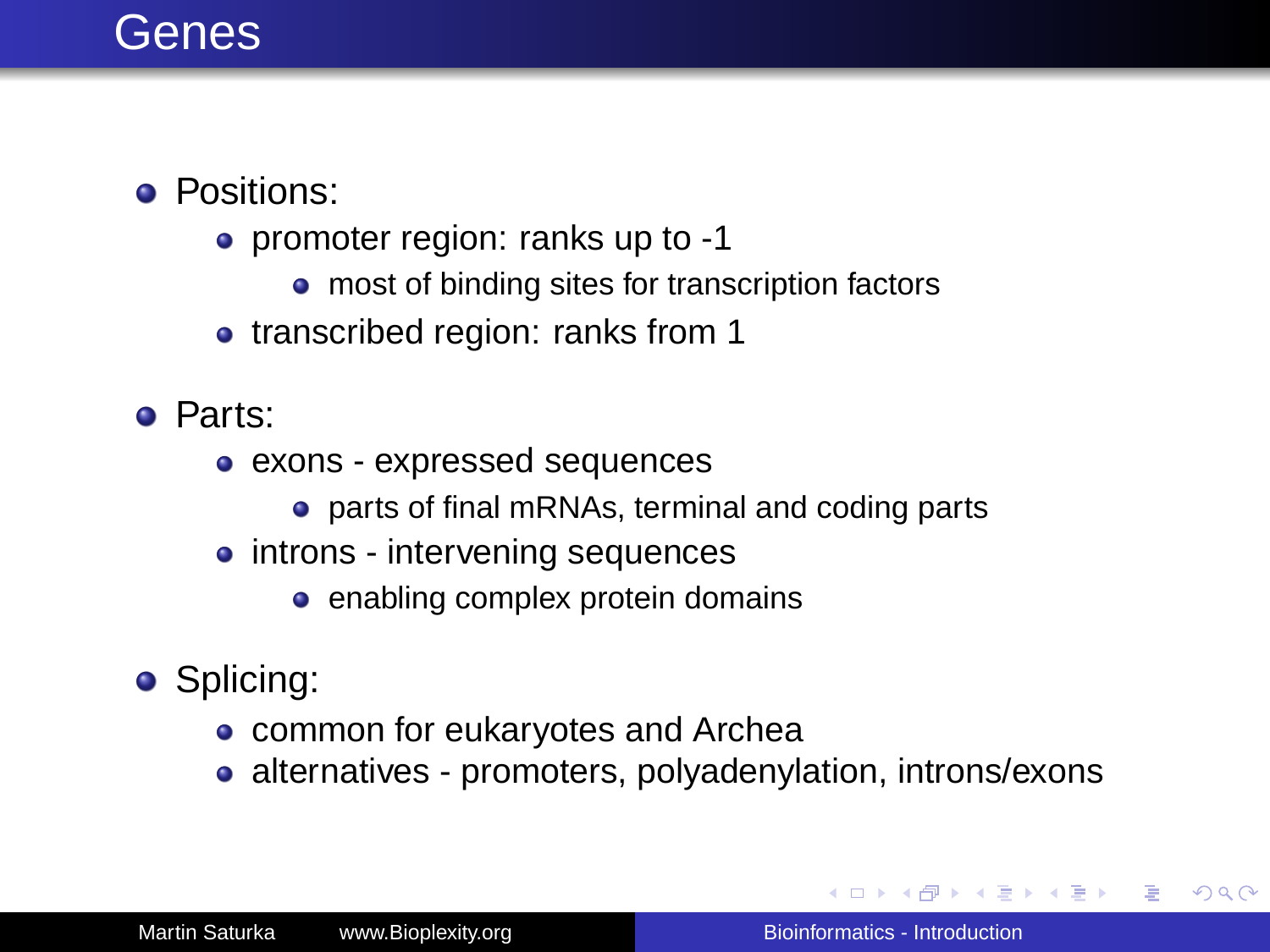# Gene expression

• 3D (e.g. of human brain) gene expression maps

**Transcription** 

- $\bullet$  DNA  $\rightarrow$  RNA
- alphabets:  $ATCG \rightarrow AUCG$

### **Translation**

- $RNA \rightarrow$  Proteins
- triplets of AUCG  $\rightarrow$  stopcodons + 20 aminoacyls

### Reverse transcription an inverse process:  $RNA \rightarrow DNA$

Martin Saturka www.Bioplexity.org Bionformatics - Introduction

**K ロ ⊁ K 伊 ⊁ K ヨ ⊁** 

不重きし ÷.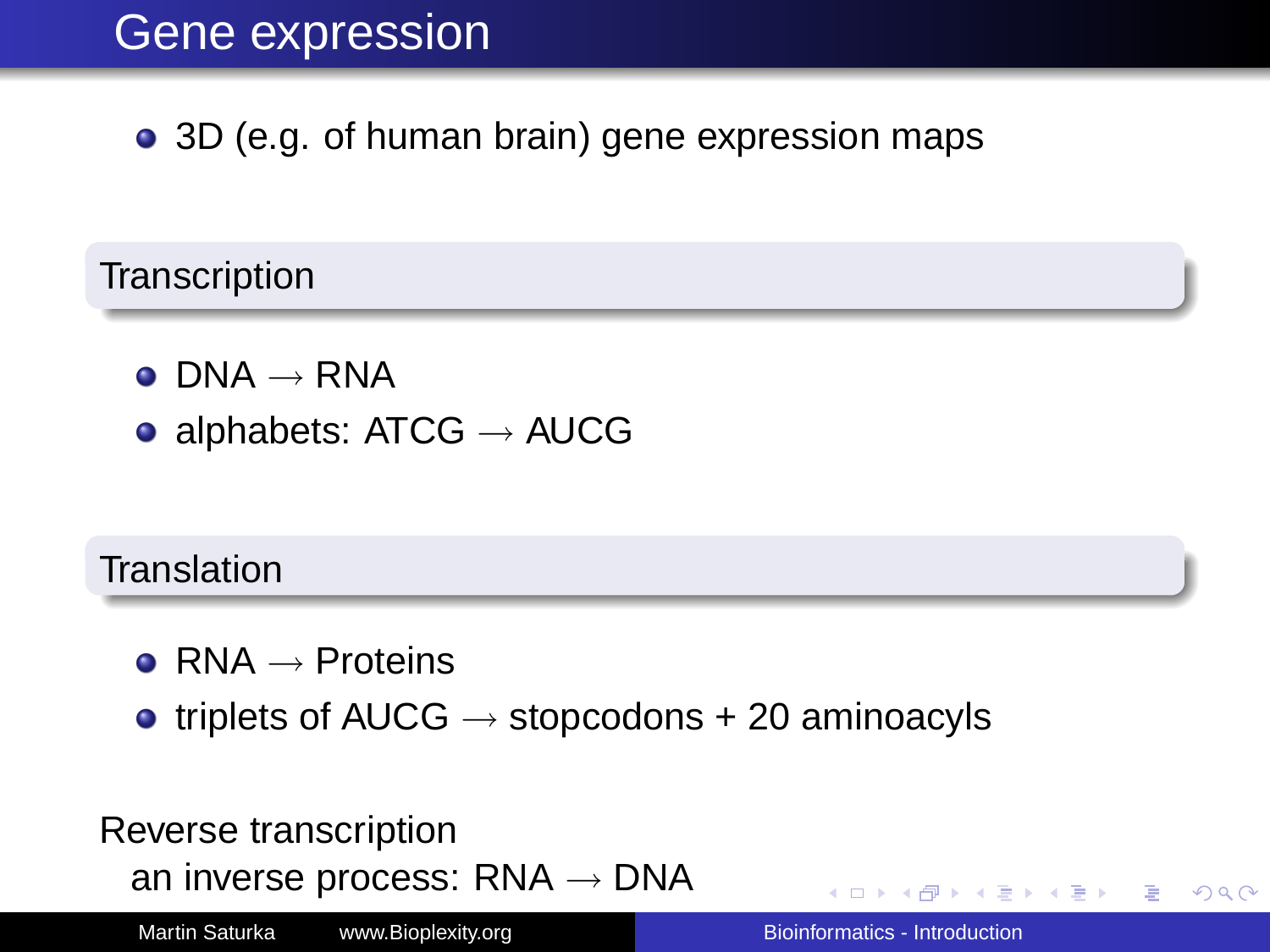mRNA - information carrier

ncRNA - non-coding RNAs

- (transfer) tRNA helper function
- (ribosomal) rRNA translation function
- snRNA splicing, transcription factors, telomeres
- snoRNA rRNA processing
- (guide) gRNA mRNA editing
- (micro) miRNA mRNA inhibition
- (small interfering) siRNAi RNA interference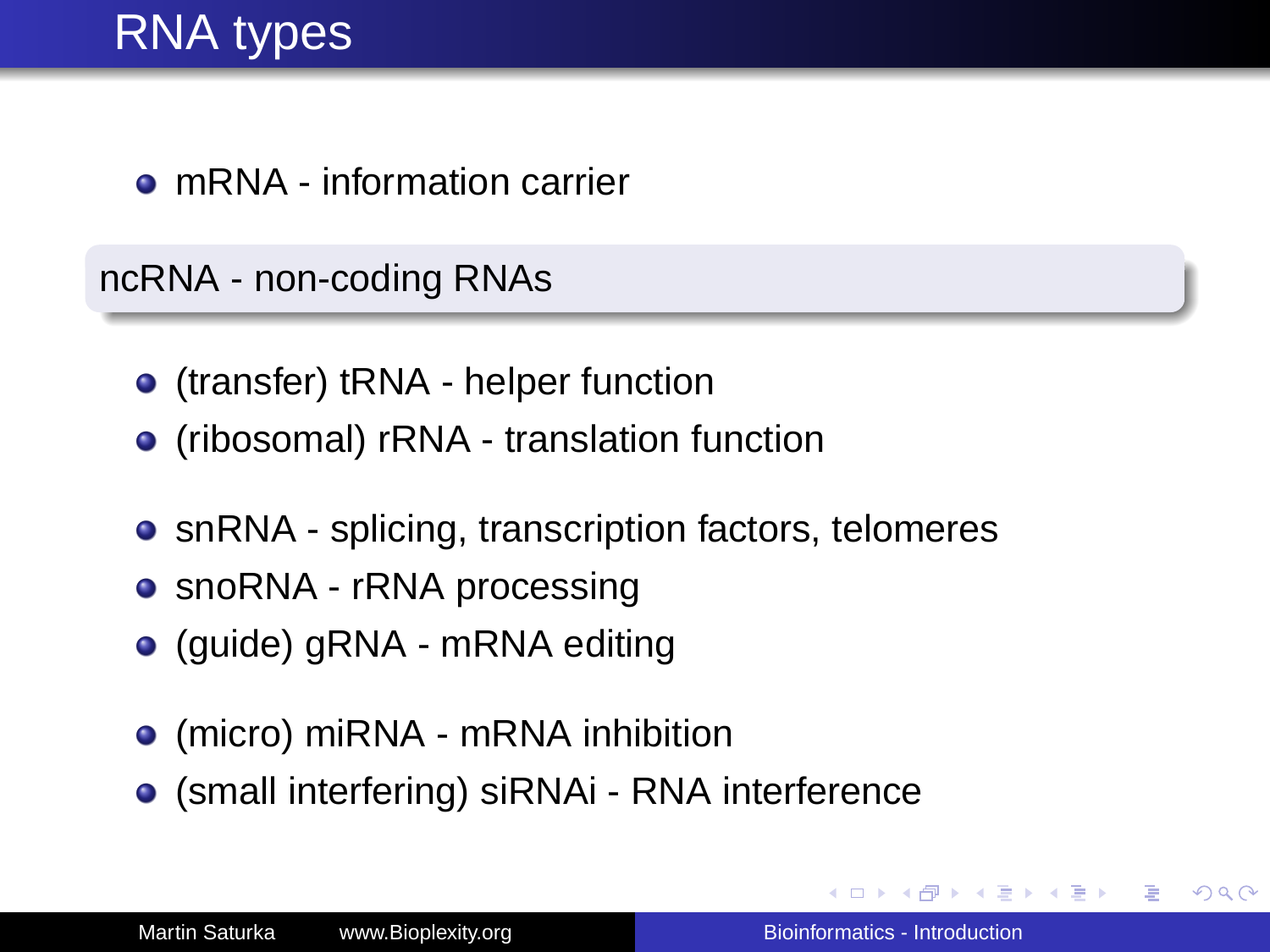Gene expression is generally not a 'yes'/'no' process.

- DNA structure: regulation by methylation GC pairs
- level of expression
	- by transcription initiation frequency transcription factors
- **o** other factors
	- transcription termination
		- **•** prokaryotes
	- alternative splicing
		- **e** eukaryotes
	- mRNA inhibition and/or degradation
		- **•** both natural and therapeutic
	- mRNA editing

4 重 8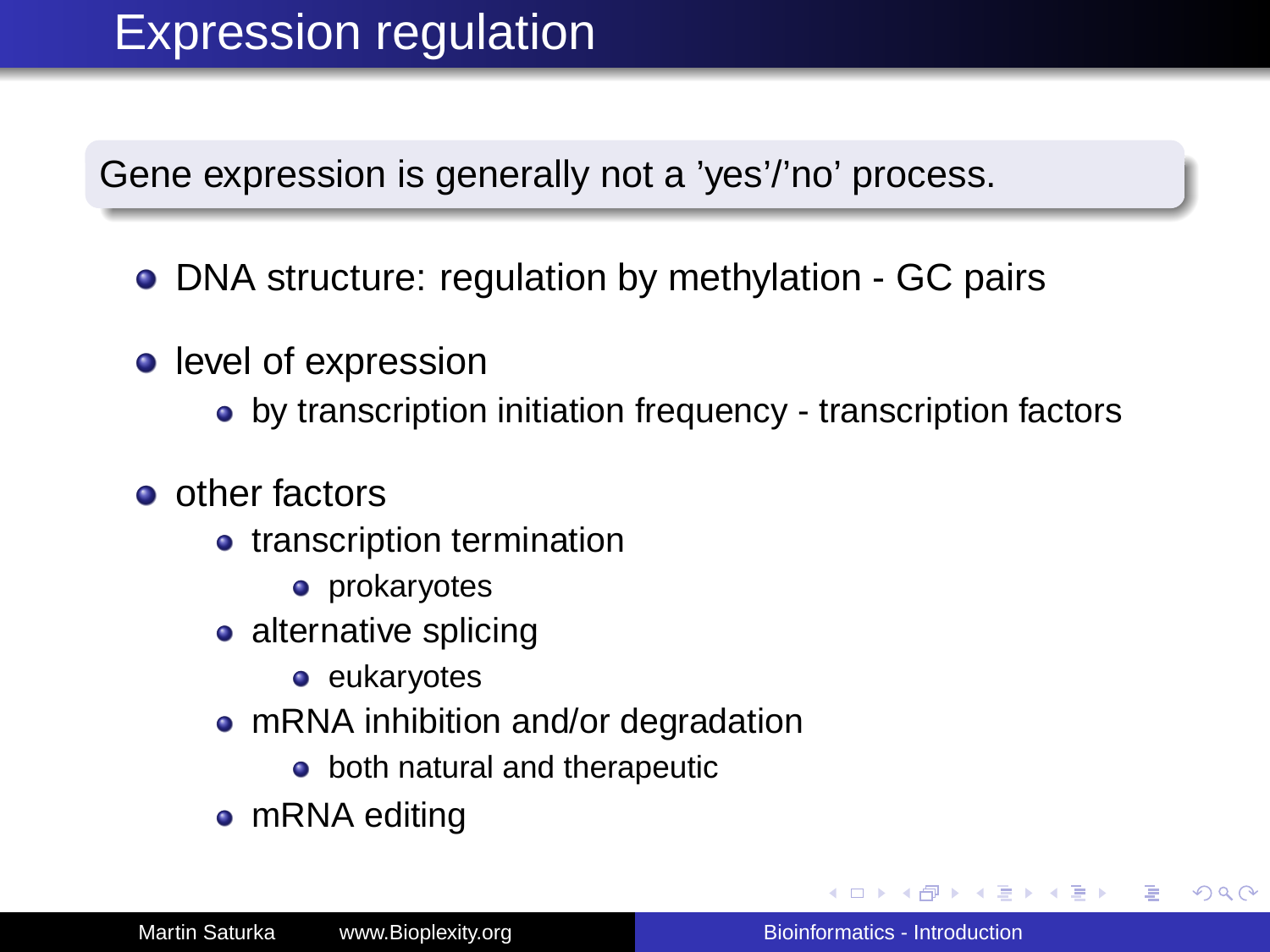## Prokaryota Archea Eukaryota

Cells - basic blocks of living organisms

exceptions: parasites - viruses, virusoids, viroids, what else?

- **•** particular genes expressed on various levels
- **•** physiological states: keeping the homeostatsis
- Eukaryotic cell cellular membranes:
	- separartion from outer space
	- distinct inner compartments
- Nucleus chromosome sets: haploid (n), dipoid (2n), etc.
	- pairs of antiparallel DNA molecules
	- many proteins (histons, polymerases, transcription factors),
	- various RNAs

 $\leftarrow \Xi \rightarrow$ 

 $290$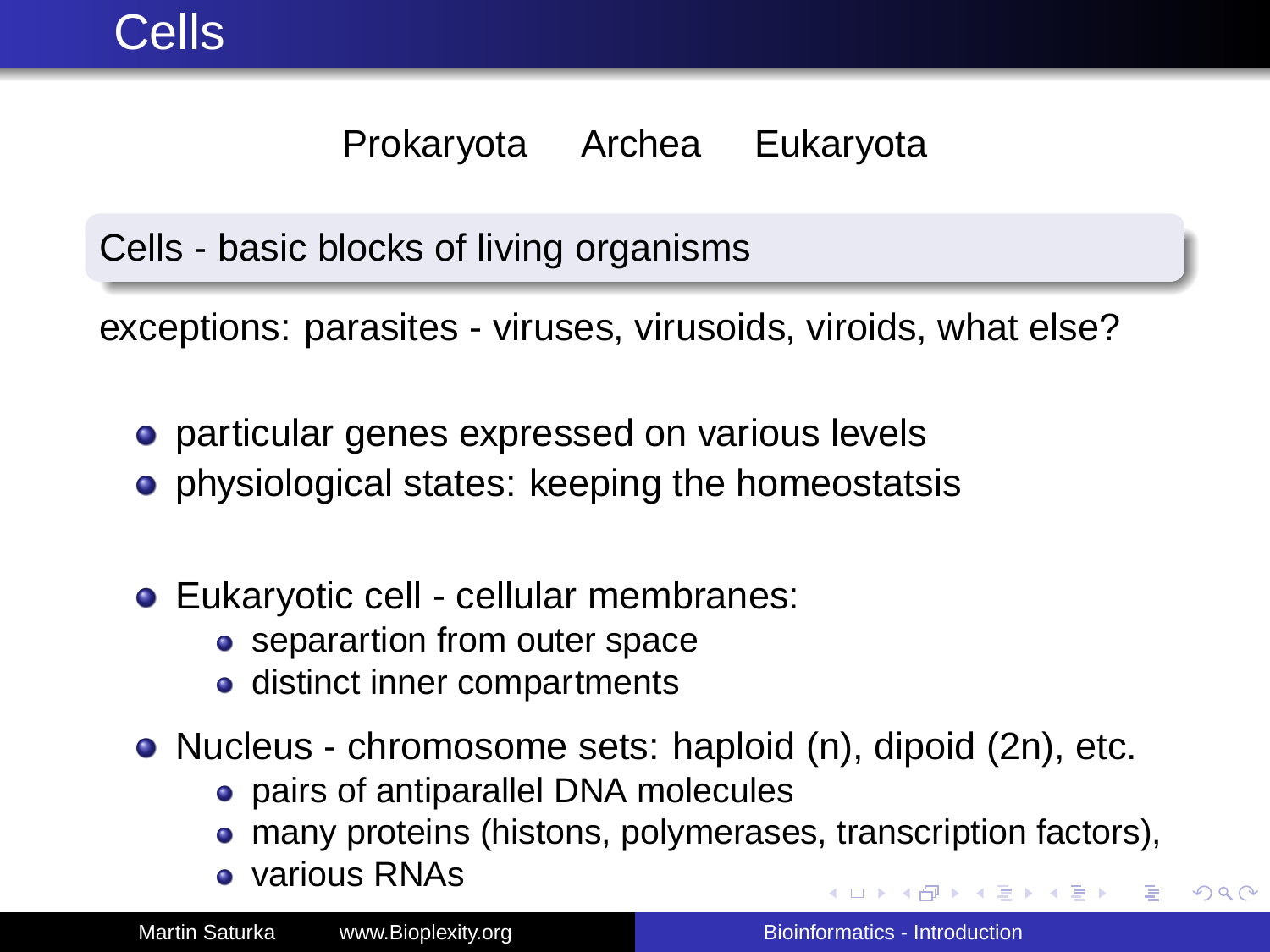# Cell cycle

passing a cell throughout its divison cycle

 $G_1 \rightarrow S \rightarrow G_2 \rightarrow M \rightarrow G_1$  phases

 $G<sub>0</sub>$  is the off cycle phase

 $\hat{C}$  stem cells  $\rightarrow$  differentiation

• cell death: apoptosis vs. necrosis

• cancer: two necessary conditions

- immortal (stem cells each tumor?)
- out of the contact inhibition

イロト イ押 トイヨ トイヨ トー

ă.  $QQ$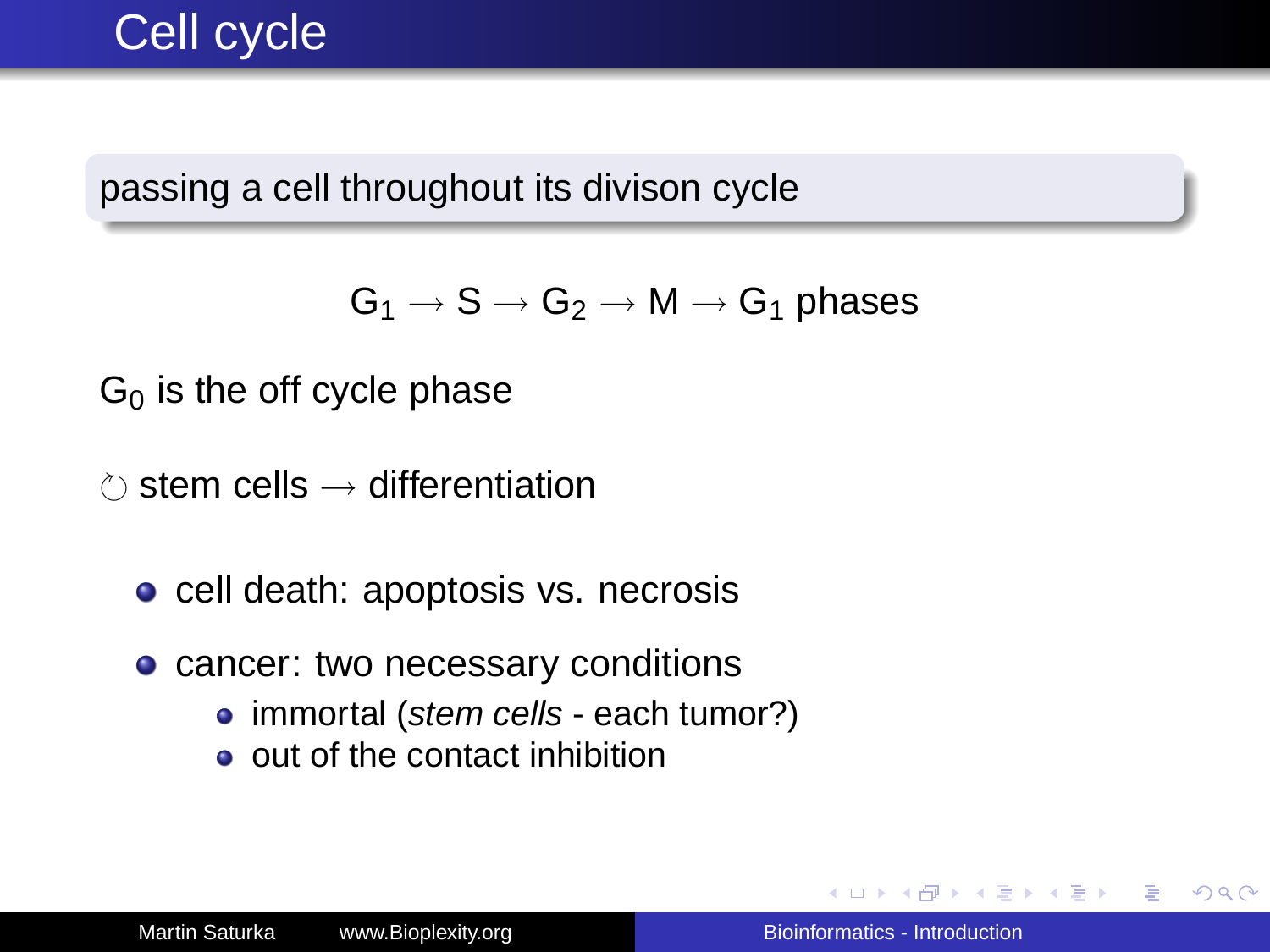# **Regulation**

Signalling pathways

- **o** receptors ligands
- autocrine, paracrine, endocrine signalling

Protein phosphorylation

- regulation of enzymes, receptors
- kinases vs. phosphatases

Protein degradation

• ubiquitin proteasome system

ヨ トー ă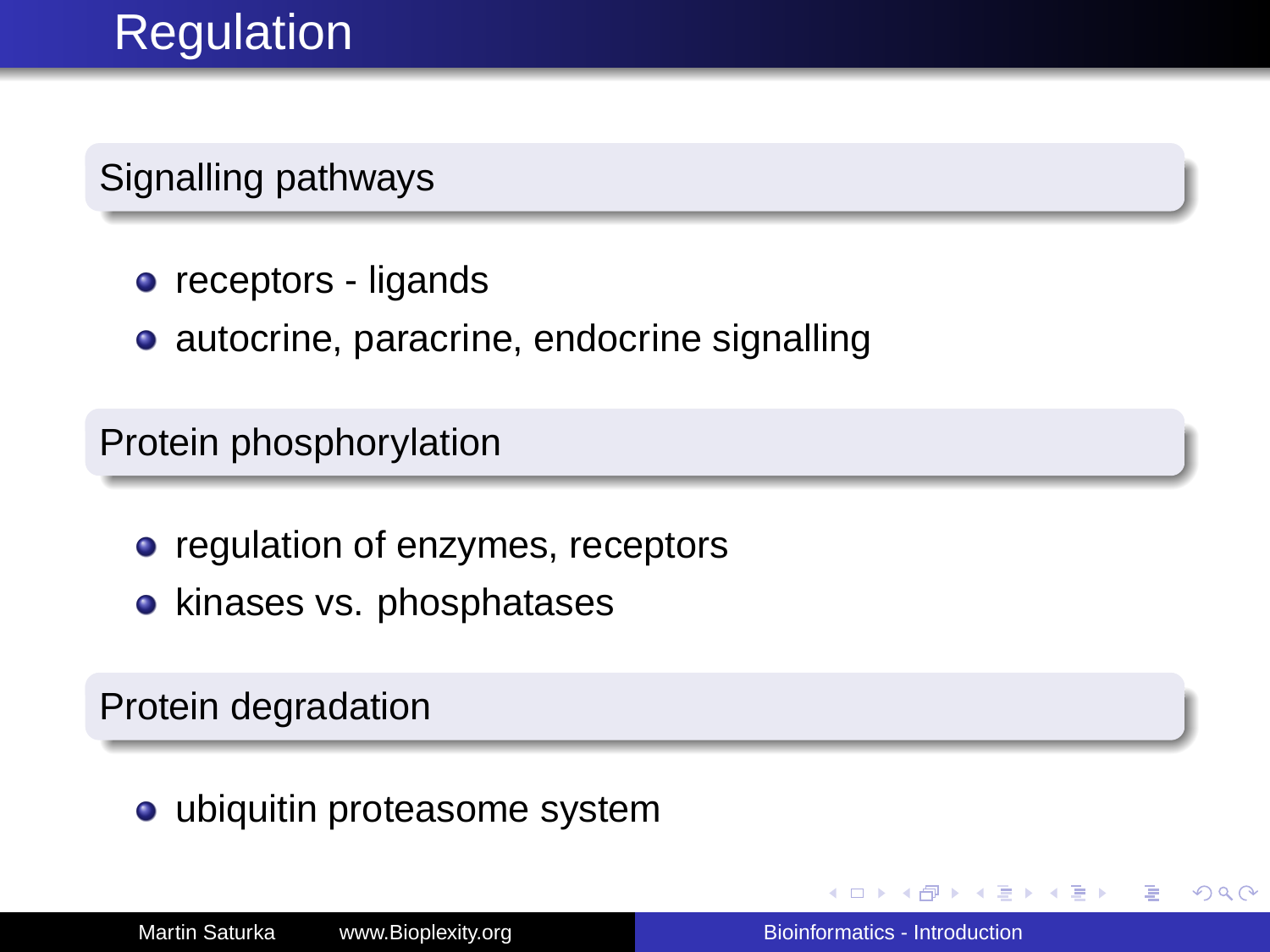# Inter-cellular interactions

### Extracellular matrix

- 'outer cytoskeleton'
- cell adhesion, interaction mediation

Immune system

- over-feeding necessary for survival
- low dirt exposure  $\rightarrow$  allergy (hypothesis)

### Self vs. non-self distinction

- 'basic instinct' of living matter
- markers: saccharide surfaces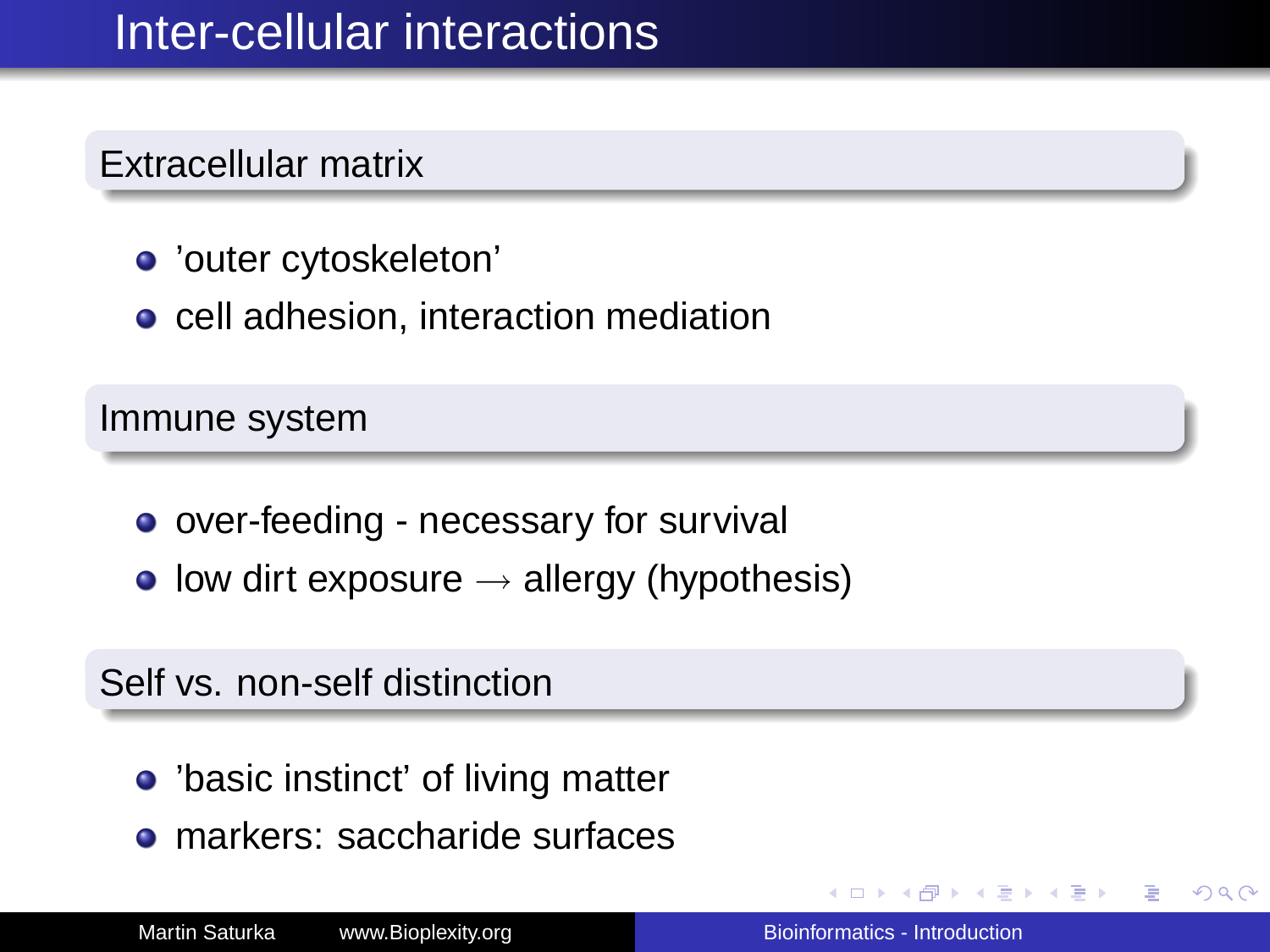# **Populations**

- **o** species
	- evolution dynamics
	- partially understood
- **o** organisms
	- population dynamics
	- deeply understood
- **o** genes: 'selfish gene'
	- **competition inside DNA strands**
	- competition between organisms

4 重 8

ă.  $QQ$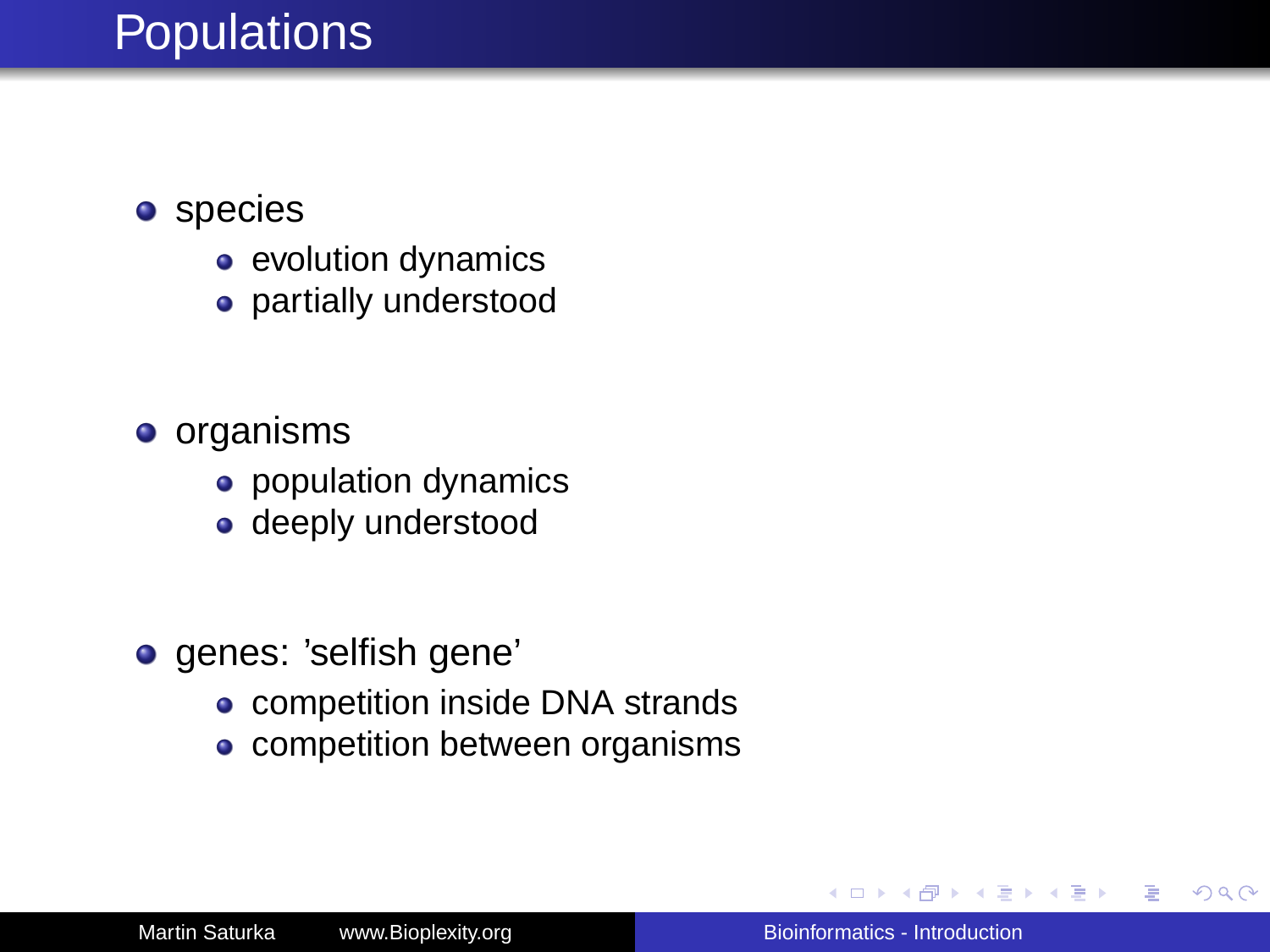# Population dynamics

### basic strategies

- r high growth rate
- K capacity utilization

### logistic growth

$$
\dot{x} = r \cdot x \cdot (1 - x/c)
$$

$$
x(t) = c \cdot \exp rt / (\exp rt + s)
$$

3 @ →

重き イ島 おし

 $\equiv$ 

 $2990$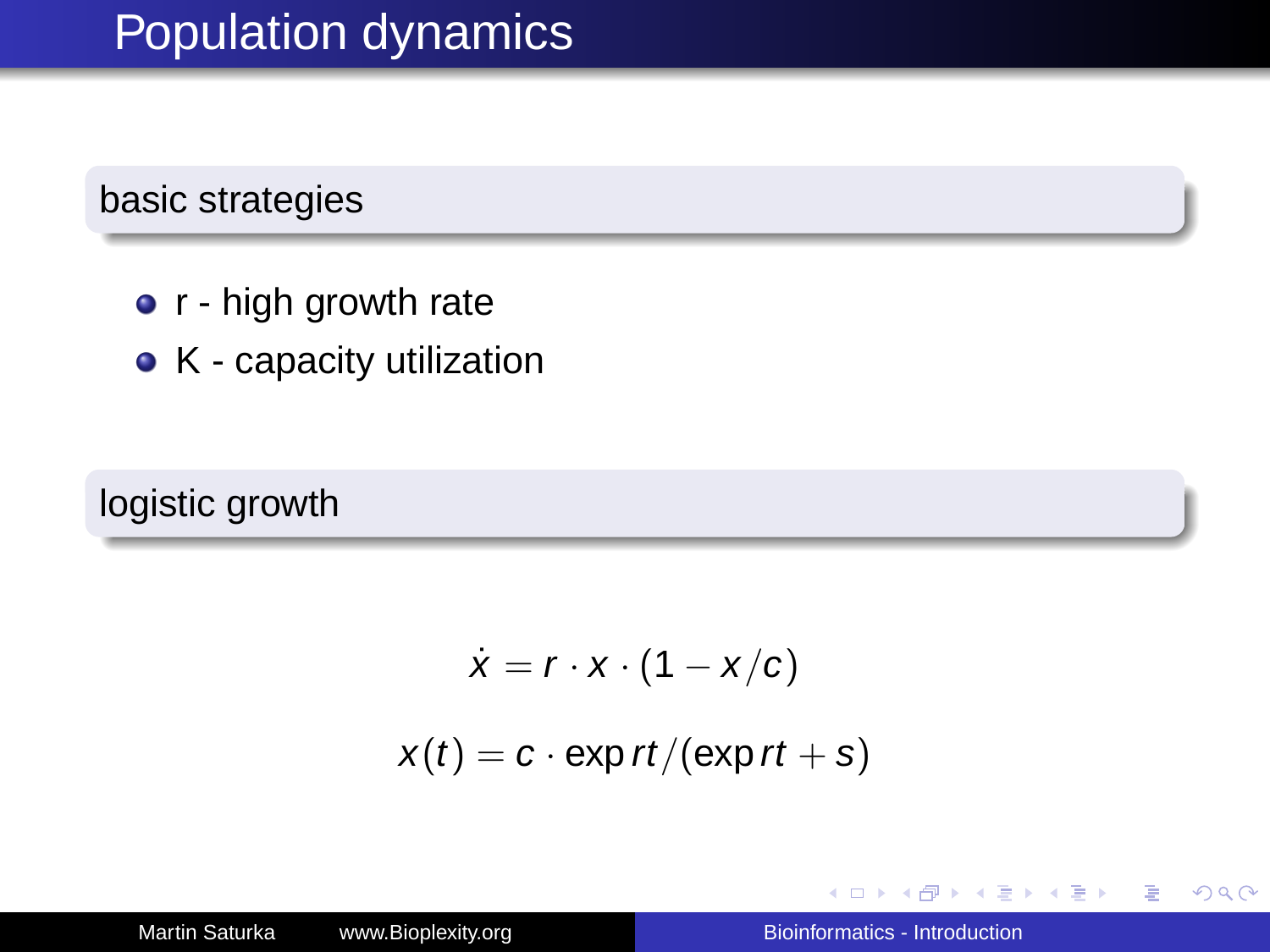Perpetual competition

"It takes all the running you can do, to keep in the same place."

- parasites vs. hosts
	- any new attack or defence evokes a counter-action
- trees of tropical forests
	- tree hights are individual drawbecks
	- tree hights are competition necessity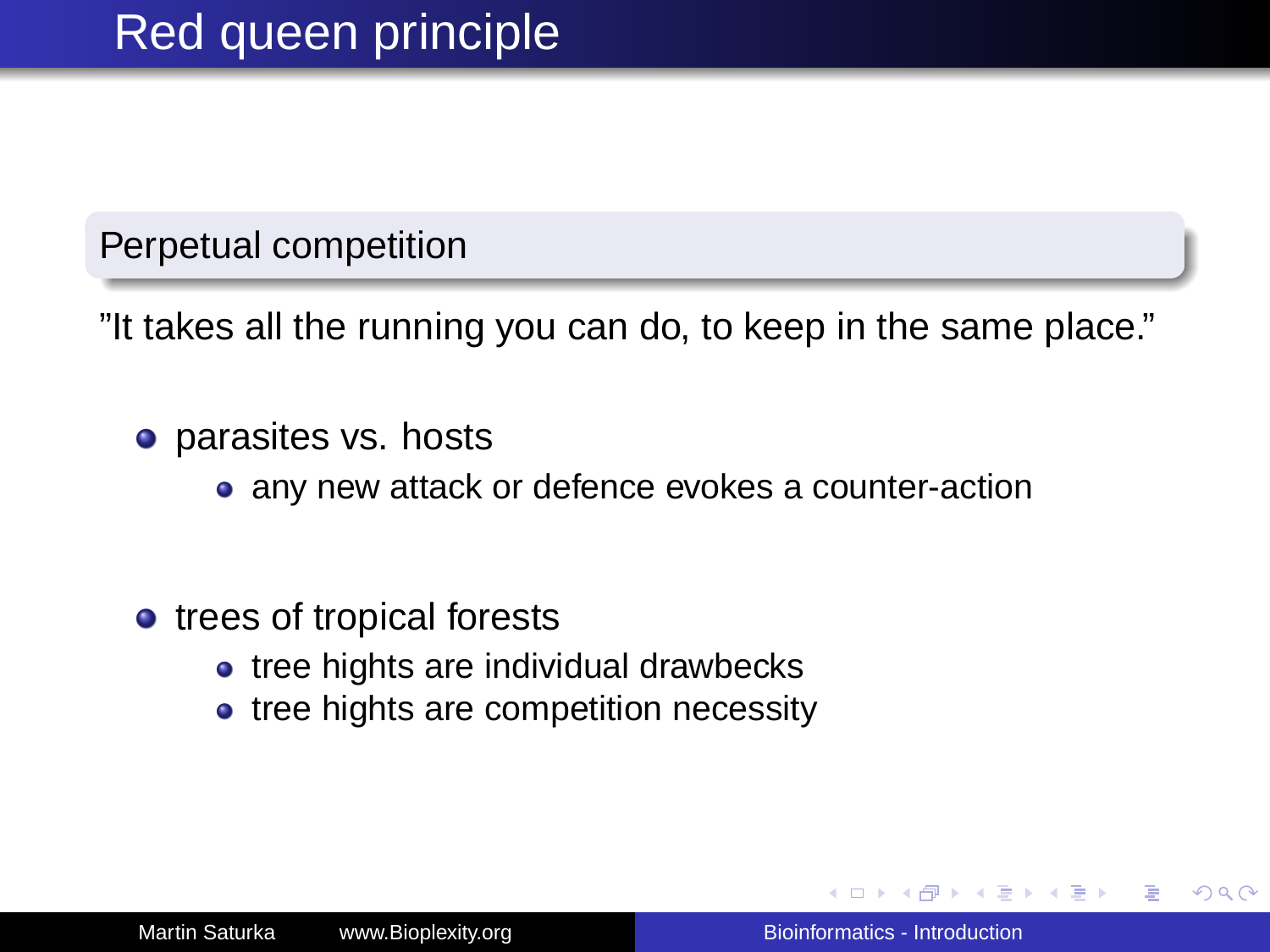**e** Evolution basis

the same basis as the reduction to the molecular level

clashes alleged to religions like flat-earth clashes

- **Gene duplications** 
	- new weak accidental functions of genes
	- subsequent function improvements
- Extinctions exponential process
	- formerly a wrong cycle proposed based on half-time

す画→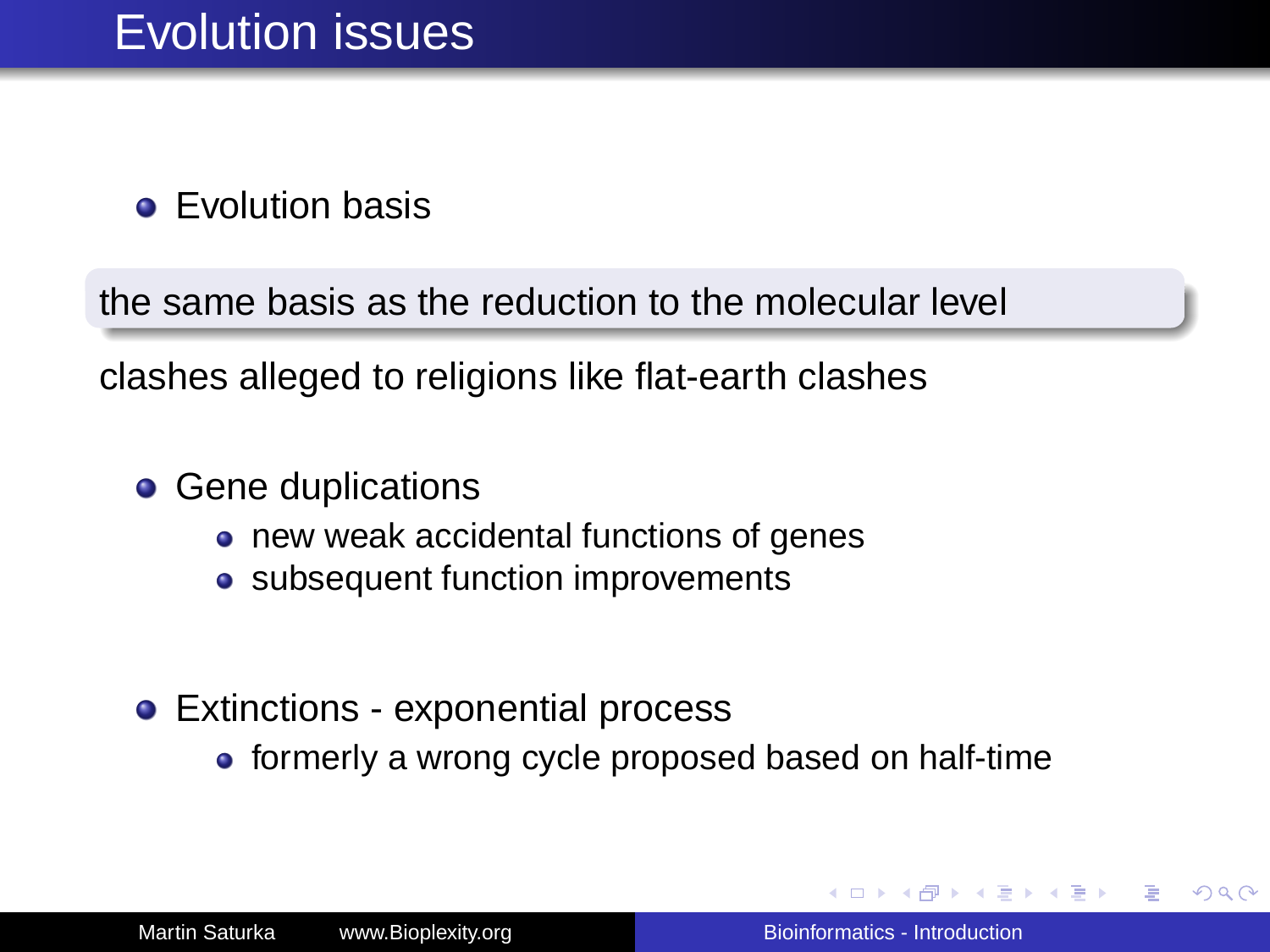## Linear games

### • Small changes around an equilibrium.

- suitable linear approximation
- many natural populations obey it

#### Zero vs. non-zero games

#### • Non-zero games

- possible cooperation
- targeting win-win strategies
- Zero games
	- attrition wars
	- misunderstanding: mercantelism

 $2990$ 

4 重 8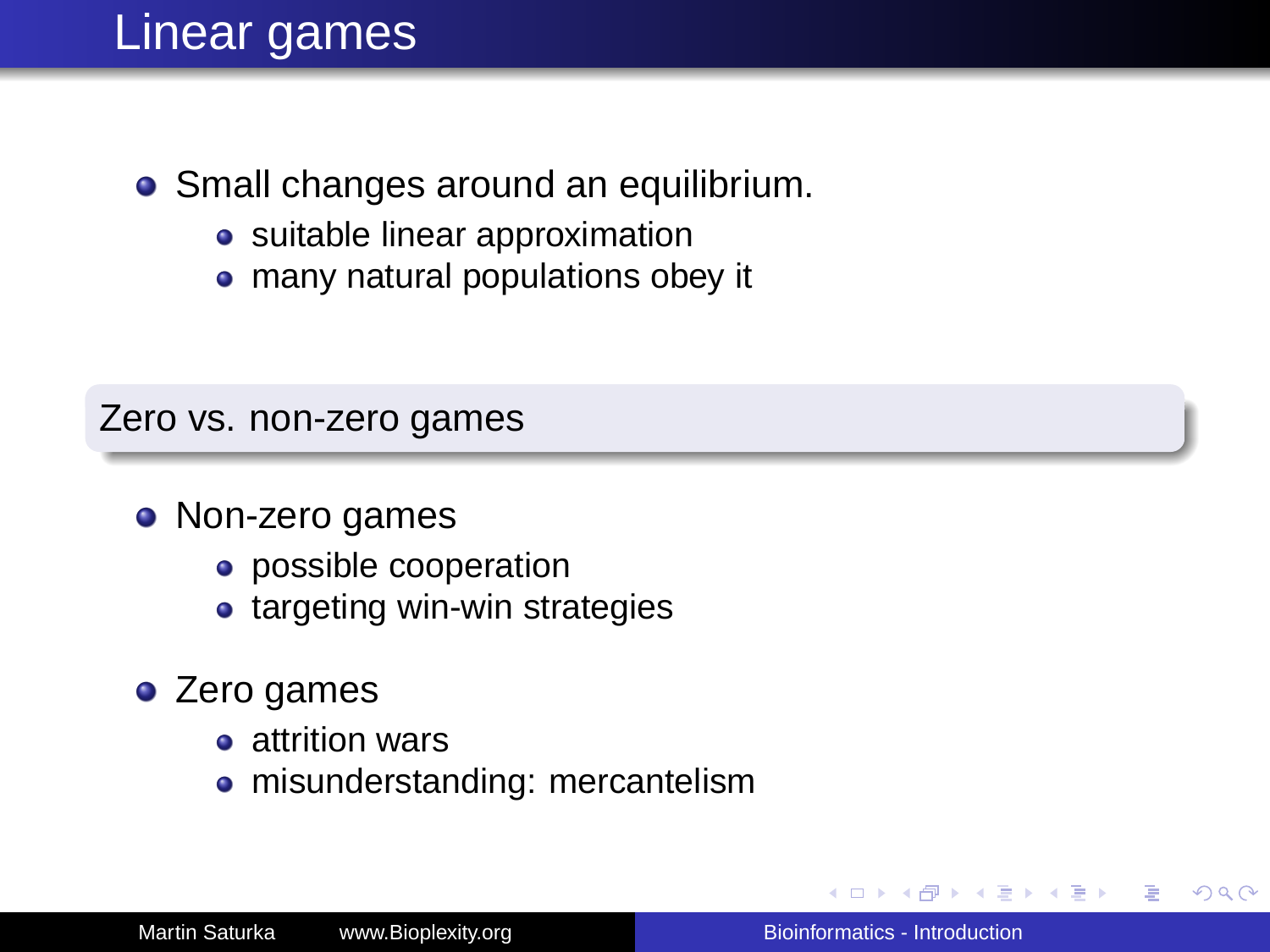### The least loss strategy

o outfit is not worsened by strategy changes of competitors nature tries everything and (immediately) penalizes

|         | l a  | $II(1-q)$ |
|---------|------|-----------|
| Аp      | 0.85 | 0.70      |
| B (1-p) | 0.60 | 0.90      |

example - virus I/II, vaccine A/B q - virus type probability p - vaccine usage fraction

$$
E(p,q) = 0.85pq + 0.7p(1-9) + 0.6(1-p)q + 0.9(1-p)(1-q) \nE(p,q) = q(0.45p - 0.3) + 0.9 - 0.2p \rightarrow p' = 2/3 \nE(p,q) = p(0.45q - 0.2) + 0.9 - 0.3p \rightarrow q' = 4/9 \nE(p',q) = E(p,q') = 0.7667
$$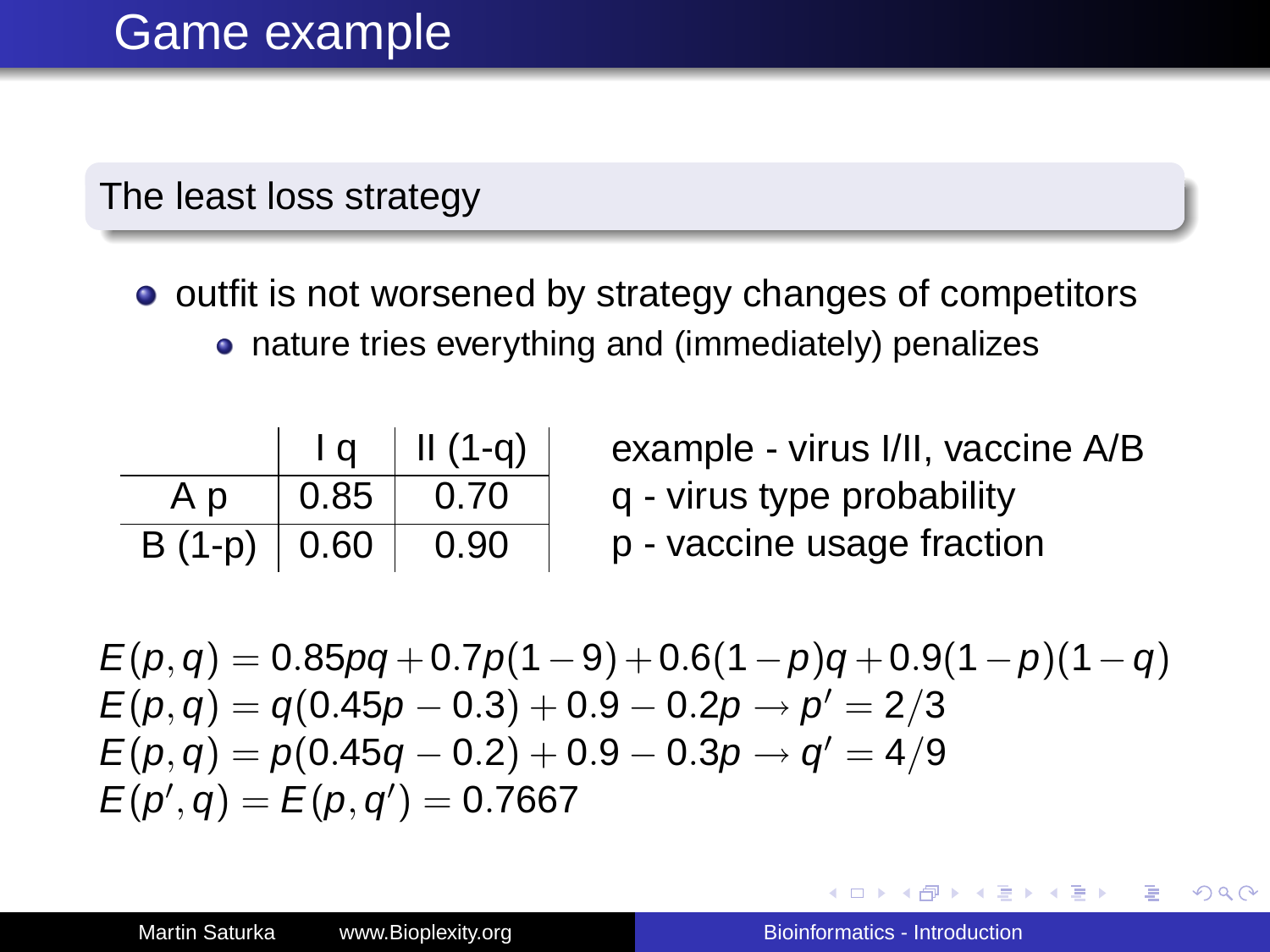evolutionary stable strategies

 $E(M, P) < E(P, P) \vee [E(M, P) = E(P, P) \wedge E(M, M) < E(P, M)]$ 

- P population, M mutation
	- **•** qualitative estimation of partial derivatives
- Hawks vs. Doves: population:  $P = pH + (1-p)D$

• hawks as the mutation, for doves alike

| $pay\text{-offs}$ hawk |                    | dove           | hawks: 7/12   |  |
|------------------------|--------------------|----------------|---------------|--|
| hawk                   | $-25, -25$   50, 0 |                | doves: $5/12$ |  |
| dove                   | 0,50               | $\vert$ 15, 15 |               |  |

 $E(P,P)=-25p^2+50p(1-p)+0(1-p)p+15(1-p)^2$  $E(H, P) = -75p + 50$   $E(P, H) = -25p$   $E(H, H) = -25$ 

重き メラメー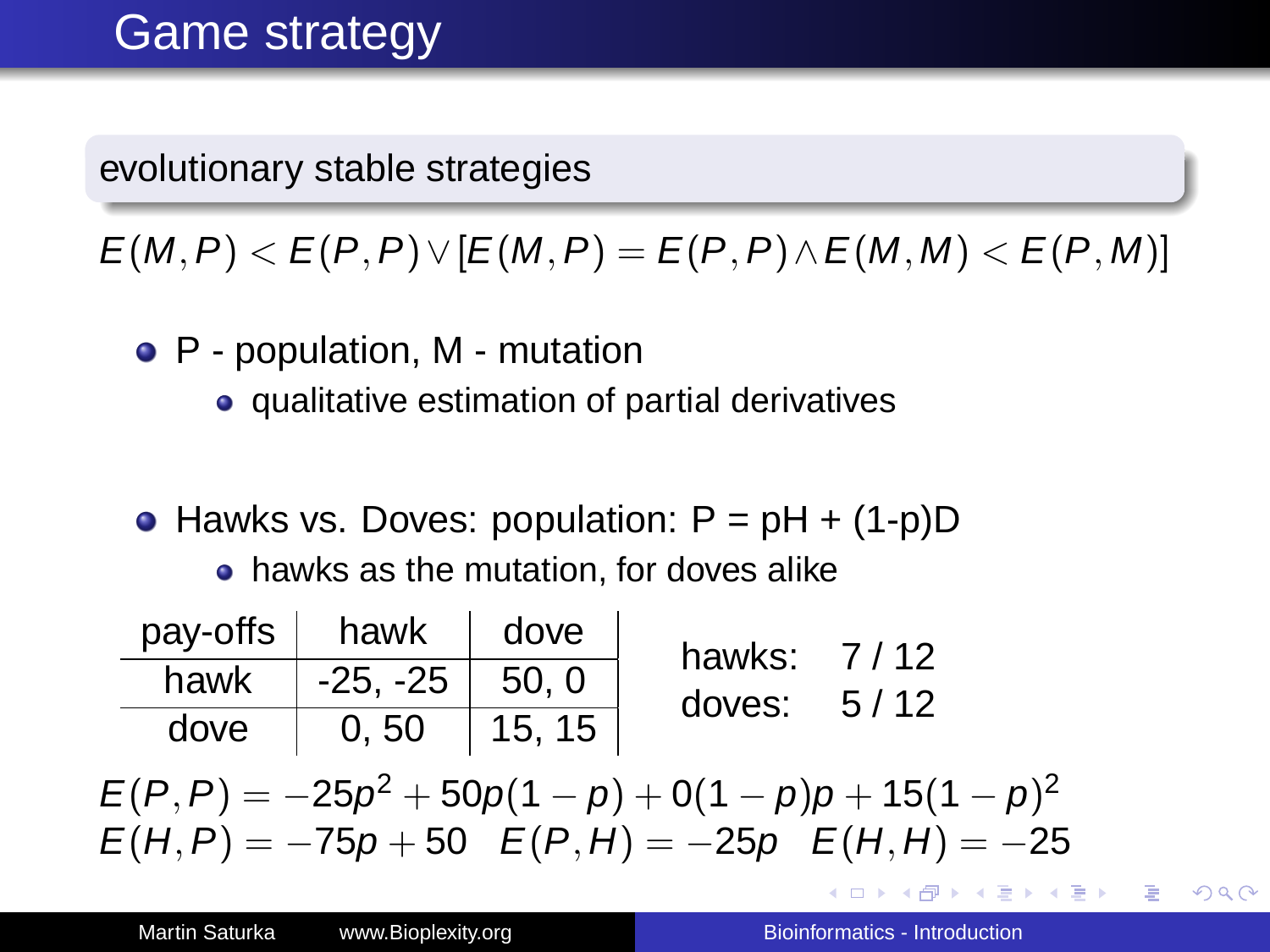• to make most offsprings for least energy

males vs. females

- sex/progeny costs
- $\bullet$  offspring feeding
- **e** Restraints:
	- females: to force partner to spend energy
	- males: not to take care about other genes
- necessary female cooperation
	- can result in killing a non-cooperating female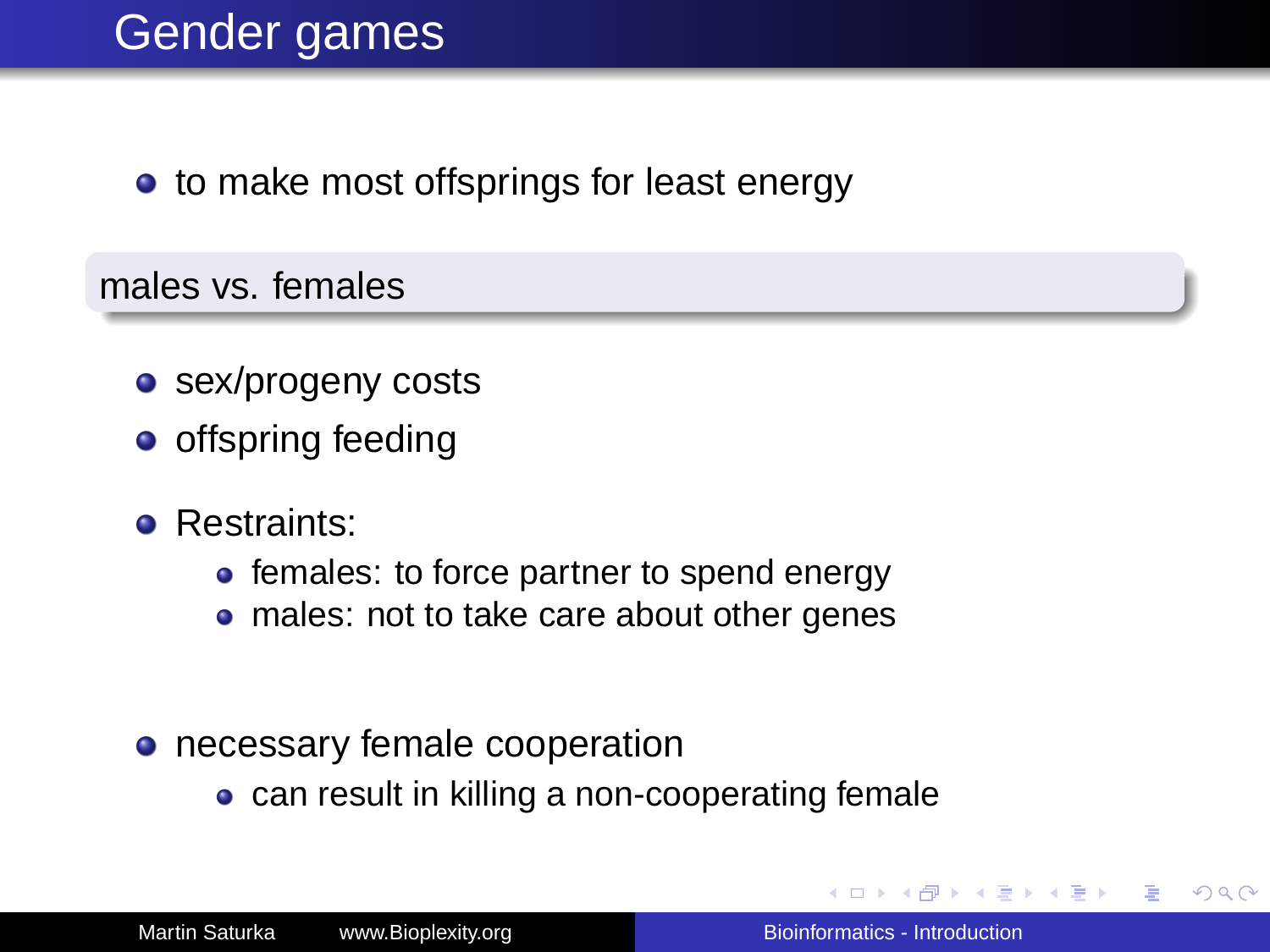# Data acquisition

### Data types

- sequences: what is it similar to?
	- sequencing fully automated
		- enzymatic polymerization, fluorescence detection
		- alternatives: pyrosequencing, nanopore sequencing, solid-phase sequencing
- **e** gene expressions: what is it coregulated with?
	- acquisition partially automated, progression
		- DNA chips microarrays: hybridization, fluorescence
		- protein chips, surface plasmon resonance, in-situ methods
- o structures: how does it look like?
	- methods: RTG diffraction, NMR spectroscopy
	- alternatives: electron microscopy, spectroscopy, AFMs

④重き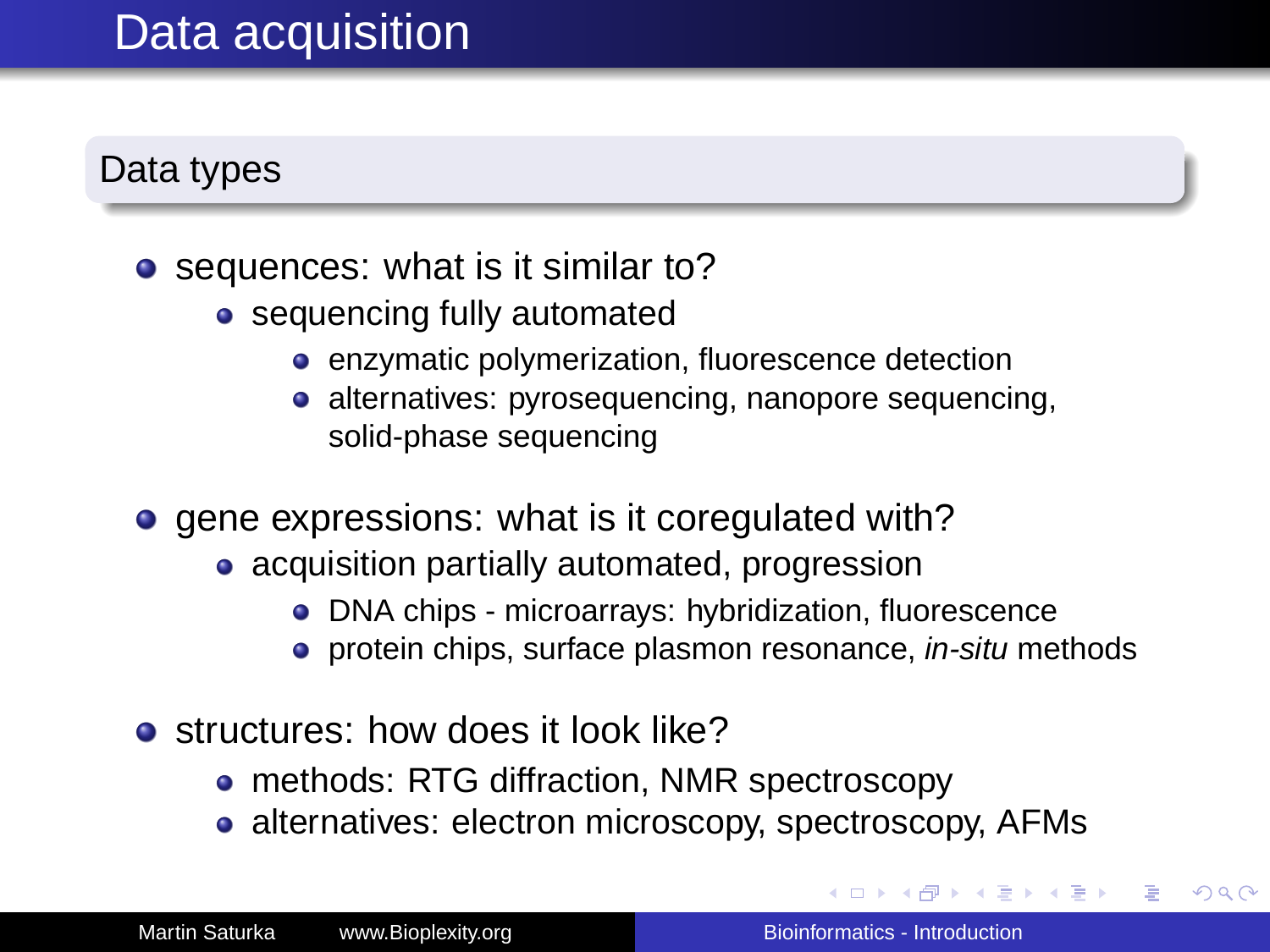# Molecular biology methods

### Enzymatic reactions

- polymerization PCR, reverse transcription
- **•** restriction endonucleases, ligases, etc.

Genetic material transfer

**•** vectors: plasmids, viruses, artificial chromosomes

### Pairing / binding

- nucleic acids hybridization blotting
- proteins: antibodies antigens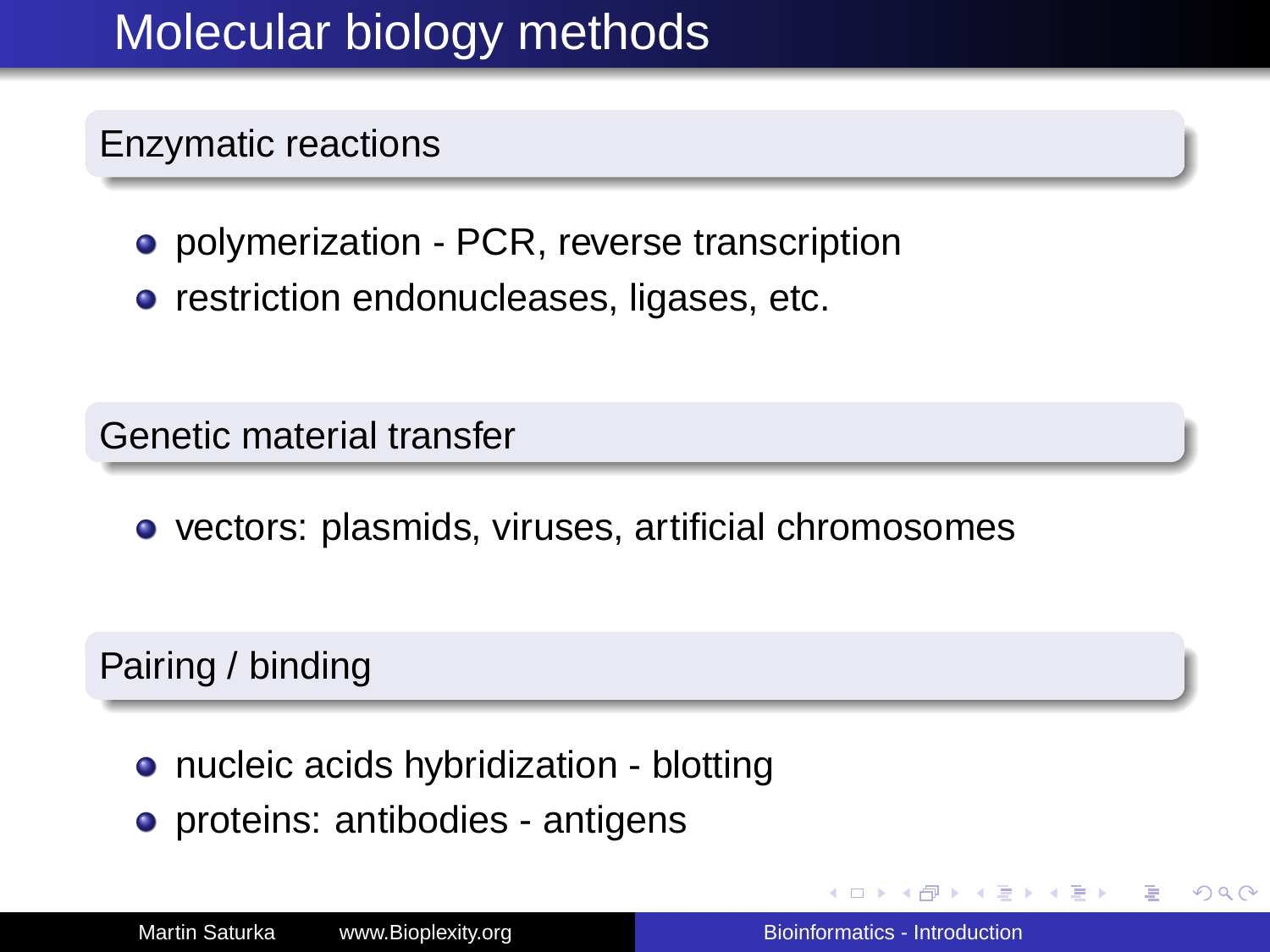# Biophysics methods

## **Spectroscopy**

- **·** fluorescence
- NMR, IR, Raman

### **Microscopy**

**e** electron microscopes

AFMs

#### **Diffraction**

• X-ray crystallography

4 0 8

④重き  $\equiv$   $299$